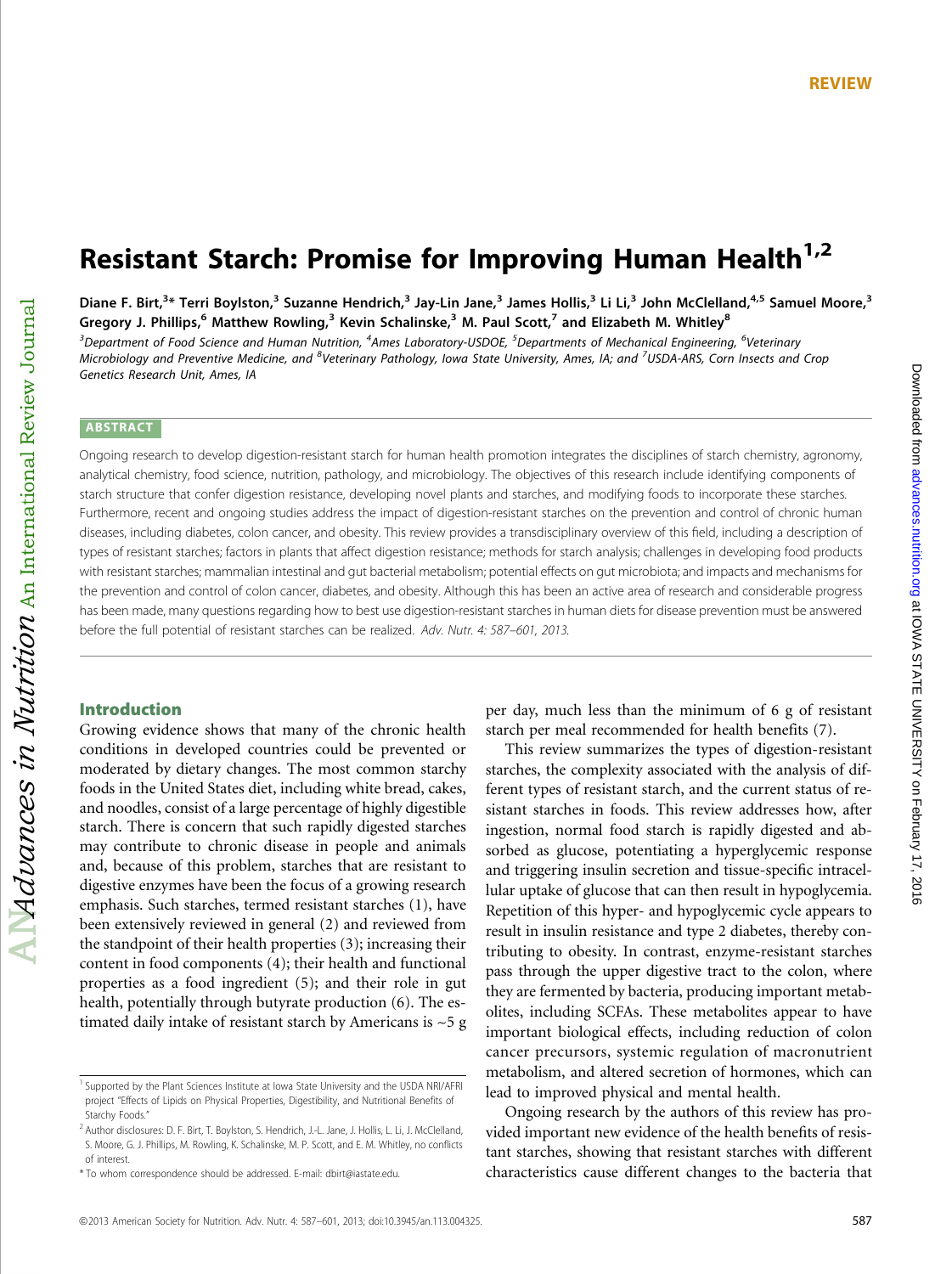#### **TABLE 1** Types of resistant starches<sup>1</sup>

| <b>Designation</b> | <b>Description</b>             | <b>Example</b>                                   | Reference |
|--------------------|--------------------------------|--------------------------------------------------|-----------|
| <b>RSI</b>         | Physically inaccessible starch | Coarsely ground or whole-kernel grains           |           |
| RSII               | Granular starch with the       | High-amylose maize starch,                       |           |
|                    | B- or C-polymorph              | raw potato, raw banana starch                    |           |
| <b>RSIII</b>       | Retrograded starch             | Cooked and cooled starchy foods                  | (24)      |
| <b>RSIV</b>        | Chemically modified starches   | Cross-linked starch and octenyl succinate starch | (25)      |
| <b>RSV</b>         | Amylose-lipid complex          | Stearic acid-complexed high-amylose starch       | (31)      |

<sup>1</sup> RSI, type I resistant starch; (RS); RSII, type II resistant starch; RSIII, type III resistant starch; RSIV, type IV resistant starch; RSV; type V resistant starch.

colonize the colon (i.e., microbiota) (8–11) and that resistant starches can prevent or attenuate many of the parameters characteristic of vitamin D deficiency associated with type 1 diabetes (12).

#### Types of Resistant Starches

Resistant starch is defined as a portion of starch that cannot be digested by amylases in the small intestine and passes to the colon to be fermented by microbiota (13). Englyst et al. (1) proposed a classification system based on starch digestive rate. This system divides starches into rapidly digestible starches, slowly digestible starches, and resistant starches based on the results of in vitro digestion. There are currently 5 types of resistant starch (Table 1). Substantial research has been conducted on each of the 5 types of resistant starch, and they are briefly summarized next.

Type I. Starch is synthesized in the endosperm of cereal grains or seeds, and starch granules are surrounded by protein matrix and cell wall material. These physical structures hinder the digestibility of starch and reduce the glycemic response (14). When cooked as whole kernels or coarsely ground seeds, the thick cell wall of legume seeds and the protein matrix in cereal grains prevent water penetration into the starch in the matrix. Therefore, the starch does not have adequate moisture to readily gelatinize and swell. Without proper swelling to expose the starch molecules, the starch is not readily susceptible to enzymatic hydrolysis. The cell wall material and the protein matrix also provide a physical barrier, preventing enzymes from reaching and hydrolyzing the starch. Examples of type I resistant starch (RSI)<sup>9</sup>-containing foods are breads made with whole or coarsely ground kernels of grains (15) and pasta made with durum wheat by extrusion (16). Durum wheat has a high protein content and hard texture and is used for making semolina with coarse particles. Consequently, the postprandial glycemic response is substantially lower after ingesting semolina pasta compared with white bread. Residual starch that is not digested in the small intestine passes into the colon as RSI.

Type II. Uncooked potato starch, green banana starch, gingko starch, and high-amylose maize starch, which display the B- or C-type polymorph, are highly resistant to enzymatic hydrolysis (17) and are examples of type II resistant starch (RSII) However, after cooking, most of the starch, such as that in baked potato and cooked banana, becomes highly digestible as a result of starch gelatinization and loss of the B- and C-type crystallites. An exception is high-amylose starch produced by mutation of the amylose-extender (ae) gene and the gene encoding starch branching-enzyme I, which has substantially longer branch chains of intermediate components and a larger proportion of amylose (18–20). Thus, this starch displays a high gelatinization temperature, above the boiling point of water. After boiling or cooking at a temperature below its gelatinization temperature, this type of starch retains its crystalline structure and remains resistant to enzymatic hydrolysis.

Type III. Type III resistant starch (RSIII) is retrograded amylose and starch (21–23). Because amylose molecules have linear structures, they have a great tendency to form double helices, particularly near refrigeration temperatures  $(4-5\degree C)$ and with adequate moisture content. Retrograded amylose has high gelatinization temperatures, up to 170°C, and cannot be dissociated by cooking. The gelatinization temperature of retrograded amylose, however, decreases with shortening of the amylose chain length. After starchy foods are stored, particularly in a refrigerator, amylose molecules and long branch chains of amylopectin form double helices and lose their water-binding capacity. The double helices of starch molecules do not fit into the enzymatic binding site of amylase, thus they cannot be hydrolyzed by this enzyme.

Type IV. Type IV resistant starch (RSIV) is a chemically modified starch, formed either by cross-linking (24,25) or by adding chemical derivatives (26). Starch with a high level of cross-linking loses the ability to swell during cooking. Consequently, the highly cross-linked starch remains in a granular form after cooking, with little enzymatic susceptibility, and cannot be hydrolyzed by amylases or fermented by microbes. Adding a chemical derivative to starch, such as octenyl succinic groups (27) or acyl groups (28), changes the structure of the starch and partially restricts the enzymatic hydrolysis of the starch molecule, resulting in resistant starch. A region of the starch without the derivative can be hydrolyzed by bacteria amylases and fermented to produce short-chain fatty acids.

Type V. When starch interacts with lipids, amylose and long branch chains of amylopectin form single-helical complexes with fatty acids and fatty alcohols (21,29). When the linear starch chain is in a helical-complex structure with the

<sup>9</sup> Abbreviations used: 25D3, 25-hydroxycholecalciferol; DBP, vitamin D–binding protein; GI, gastrointestinal; rRNA, ribosomal RNA; RSI, type I resistant starch; RSII, type II resistant starch; RSIII, type III resistant starch; RSIV, type IV resistant starch; RSV; type V resistant starch.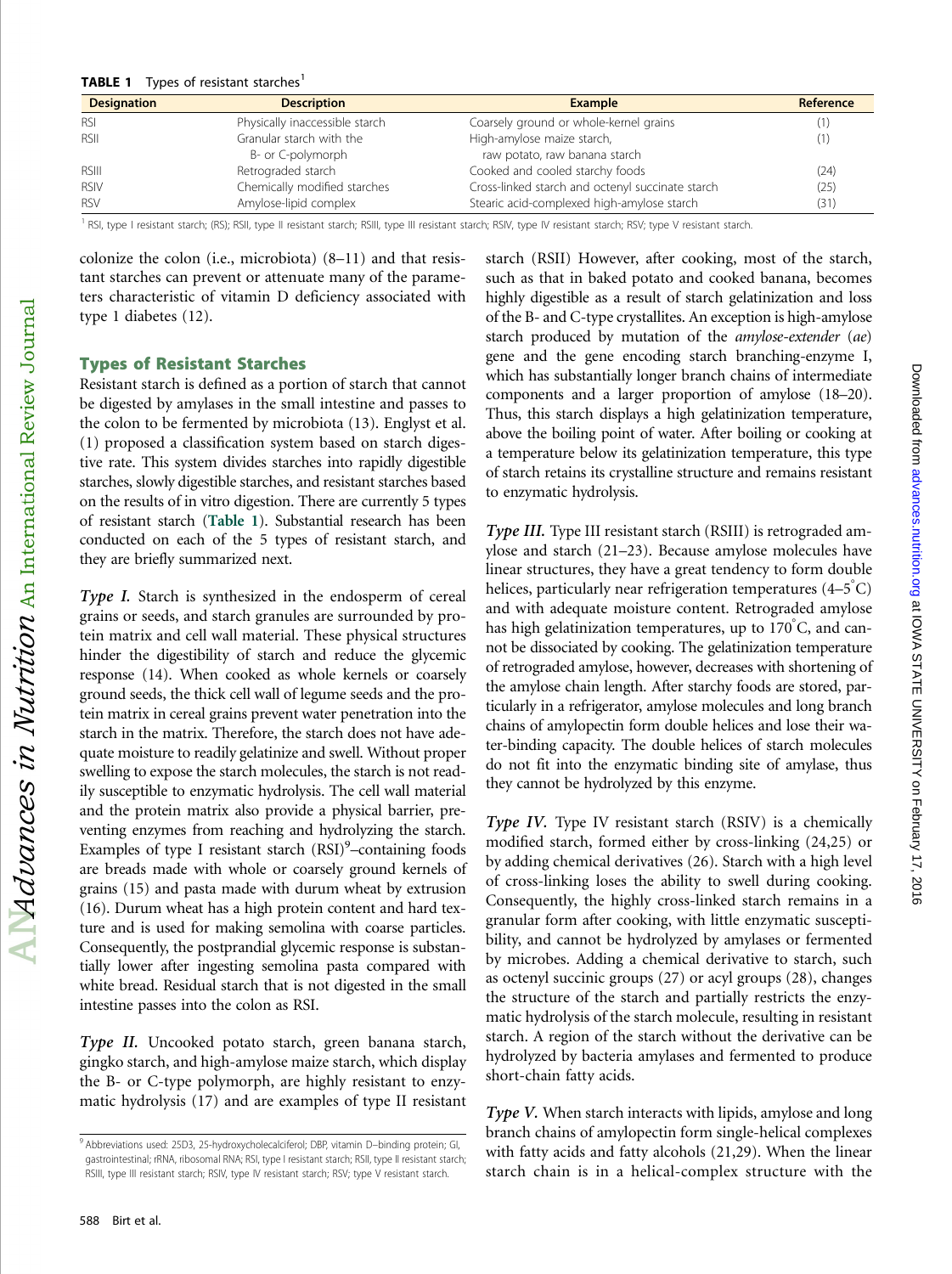complexed fatty acid in the cavity of the helix, starch binding and cleavage by amylase are prevented. In addition, the amylose-lipid complex also entangles amylopectin molecules, restricting the swelling of starch granules and enzyme hydrolysis (30,31). Because the amylose-lipid complex formation is an instant reaction and the complex can reform after cooking, type V resistant starch (RSV) is considered thermally stable.

It is important to recognize that starch digestibility is influenced by nonstarch components in the digest, the structure of the starch, and starch processing before digestion. The digestibility of a given starch sample is never due to a single factor as classification systems suggest; rather, the extrinsic factor with the greatest influence on digestibility is generally used to classify the starch.

The botanical role of starch is to provide plants with a stable reserve of glucose for metabolism. The digestibility of starch is an important parameter in meeting this role. The glucose reserves must be stored in a structure that is readily available to the plant, yet able to survive for long periods of time in storage organs such as seeds or tubers. The structure of starch is complex and varies widely; however, the single structural aspect with the greatest influence on digestibility is the degree and type of crystallinity within the granule. Starch with long, linear chains has a greater tendency to form crystalline structures than starch with short, highly branched chains. Because the amylose component of starch is less branched than amylopectin, high-amylose starch tends be more resistant to digestion than low-amylose starch.

## Sources of Variation in Botanical Resistant Starch

 $\Delta$ N $d$ Vances in Nutrition  $_{\rm An\, International\, Review\, Journal}$ 

Environment. The field production environment has an impact on starch thermal properties (32) and starch digestibility (33). This effect may be a consequence of environmental conditions such as temperature altering the activity of starch biosynthetic enzymes (34). Environmental variation in resistant starch content is difficult to predict and control; therefore, it has not been used as a tool for increasing resistant starch levels.

Natural genetic variation. Starch structure varies with botanical source. Additional genetic variation occurs within botanical sources because of allelic variation in starch biosynthesis genes. In commercial maize varieties, for example, there is little variation in resistant starch levels, but exotic germplasm contains substantial variation in resistant starch content (33,35).

Mutations. In maize the ae locus encodes starch branchingenzyme 2b (36). Mutations at this locus result in starch with higher apparent amylose content (37). Campbell et al. (38) identified exotic germplasm that in combination with ae produces starch that is more resistant to digestion than normal ae germplasm. Genetic studies suggest that the modifier of ae encodes starch branching-enzyme I (39). Taken together, these studies suggest that the modification of starch

branching enzymes is an effective approach to altering resistant starch content. In barley, the sex6 locus encodes starch synthase IIa and a mutation at this locus has 20% of normal amylopectin content (40). In a study of human participants, diets containing this barley improved several measures of gut health compared with diets based on refined starch (41).

Biotechnology. Understanding the molecular mechanisms controlling starch structure as it relates to digestibility has allowed genetic engineering approaches to production of starch with increased resistance to digestion. Several examples show that suppression of starch branching-enzyme genes results in increased amylose content in many species (42– 46). The ultimate use of this approach would be to eliminate all starch branching-enzyme activity. Toward this goal, all 3 starch branching enzymes in barley were suppressed using RNA interference, resulting in starch with 100% amylose that was highly resistant to digestion (47).

## Methods of Starch Analysis

Dietary fiber is defined by the American Association of Cereal Chemists (48) as "the edible part of plant foods or analogous carbohydrates that are resistant to digestion and absorption in the human small intestine with complete or partial fermentation in the small intestine." Resistant starch is similarly functionally defined as "the starch fraction that escapes digestion in the small intestine of healthy humans." Although in vivo analysis of starch digestibility in humans may be considered ideal, in vitro analytical methods for resistant starch contents of foods deriving from dietary fiber analysis methods have been introduced and standardized. Analysis of dietary fiber/ and resistant starch content in foods is based on hydrolysis of available carbohydrate in a sample, which may be accompanied by proteolysis to remove the protein surrounding starch and make the starch susceptible to amylase hydrolysis. Common analytical methods for dietary fiber content of foods include AOAC Codex methods 991.43 (Total, Soluble and Insoluble Dietary Fiber in Foods, 1994), 2001.03 (Dietary Fiber Containing Supplemented Resistant Maltodextrin, 2004), 2009.01 (Total Dietary Fiber in Foods, 2009), and 2011.25 (Insoluble, Soluble and Total Dietary Fiber in Foods, 2011) (49) and the Englyst method for dietary fiber analysis (50). Methods specifically designed for determination of resistant starch content of foods include AOAC method 2002.02 (Resistant Starch in Starch and Plant Materials, 2002) and the Englyst method for resistant starch analysis (1,49).

A brief summary of selected methods is presented here. AOAC method 991.43 is used for food labeling in the United States and European Union and measures total dietary fiber as the filtrate residue of a food sample after digestion with a thermostable  $\alpha$ -amylase from Bacillus licheniformis. This method is rapid but is appropriate for determination of thermostable resistant starch only, because some types of resistant starch, such as raw potato starch granules (RSII), may be destroyed during sample processing. AOAC method 2002.02 is a glucogenic method intended for use with raw starch samples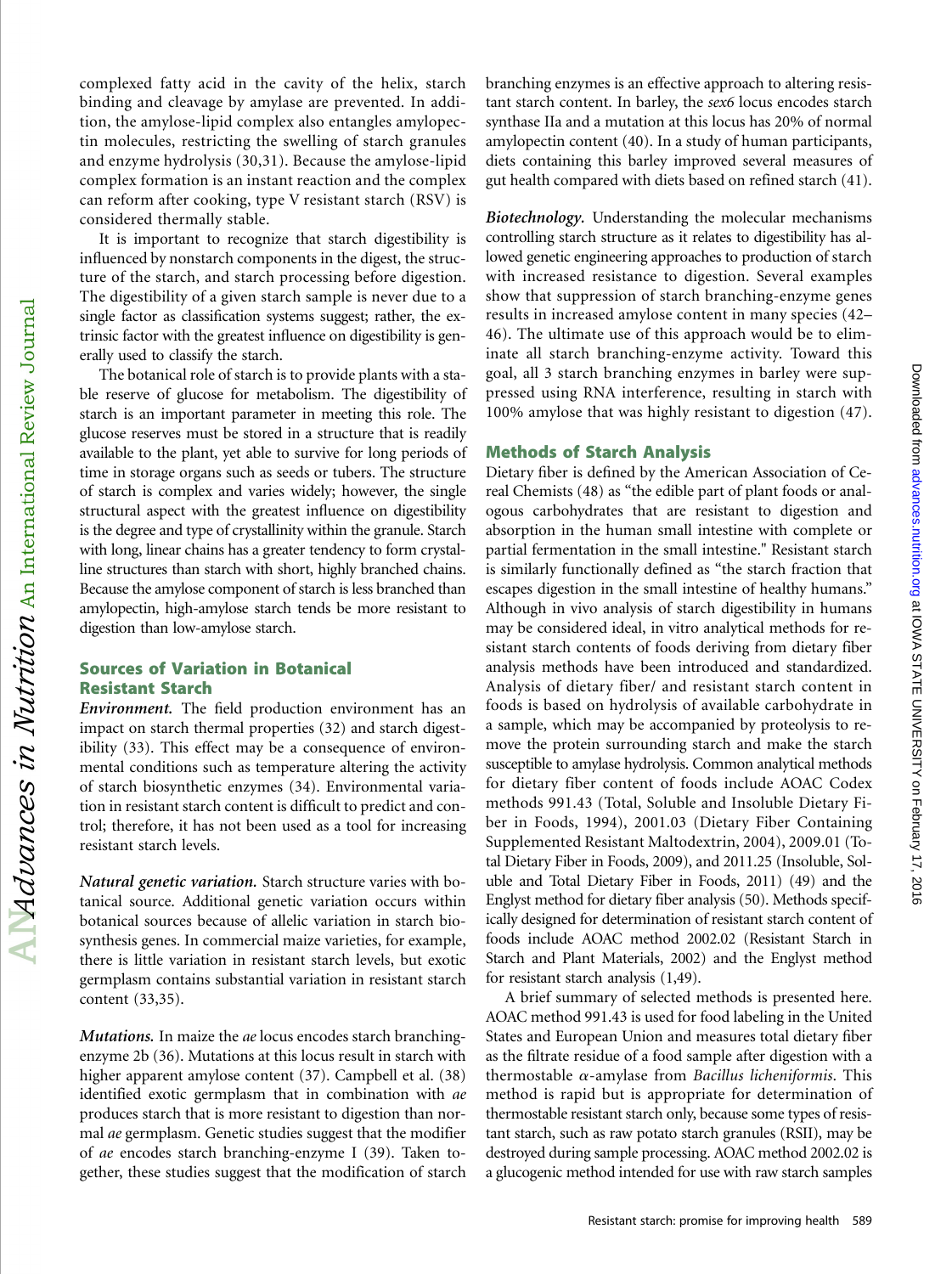and gives a direct measure of resistant starch in the intact starch granule. Samples are hydrolyzed for 16 h using purified porcine pancreatic  $\alpha$ -amylase and amyloglucosidase from Aspergillus niger. The residue collected after digestion is dried and dispersed in potassium hydroxide solution and digested using amyloglucosidase to give the resistant starch fraction. Total starch content of the sample is taken as the sum of digestible starch and resistant starch fractions. However, use of purified porcine pancreatic  $\alpha$ -amylase and the prolonged 16-h digestion period may not accurately mimic conditions of human digestion. In addition, the procedure is lengthy and has numerous opportunities for human error during decanting of supernatants, rendering it impractical for rapid analysis of samples containing resistant starch. The Englyst method for resistant starch analysis (1) is intended to mimic the process of human digestion as accurately as can be achieved in vitro. This method uses an aqueous extract of crude porcine pancreatin mixed with amyloglucosidase for hydrolysis of starch up to 2 h. Samples generally are used as is for whole foods or are boiled for raw foods before hydrolysis. Aliquots are withdrawn after 20 and 120 min for determination of rapidly digestible starch and slowly digestible starch fractions, respectively; resistant starch is taken as the remaining undigested starch out of the total starch content of the sample. Some variations of this method use predigestion with trypsin, HCl, or both for better simulation of physiological digestion.

Because dietary fiber and resistant starch, by definition, survive transit in the small intestine, direct measurement of starch digestibility in isolated starches and whole foods in patients with an ileostomy who are free of active disease may be considered a true measure of resistant starch and dietary fiber content in foods. Physiological measurements used as an indirect measure of starch digestibility in vivo include postprandial serum glycemia, breath  ${}^{13}CO_2$  measurements (51), and 2-h postprandial thermogenesis (52).

Diets supplemented with native raw potato and banana starches, representing RSII, administered to patients with an ileostomy have been investigated. Faisant and others (53) investigated digestibility of green banana starch in human ileostomates and found that a fraction composed mainly of intact granular starch and resistant oligosaccharides comprising 83.7% of the original starch weight reached the ileal terminus. This value was higher than resistant starch content in banana starch determined through in vitro analyses using a modified Englyst method (about 70% resistant starch). This difference was attributed to a combination of factors, including potential differences in banana ripeness, potential failure of the in vitro analyses to account for resistant oligosaccharides, and kinetic motion of the stomach and small intestine that is not easily replicated by in vitro methods. Cooked potatoes administered to patients with an ileostomy showed only 0.82% resistant starch in freshly cooked potatoes, whereas potatoes that had been allowed to cool showed 1.60% resistant starch when analyzed using an Englyst method procedure with an acid hydrolysis step (54). Resistant starch contents of these 2 different meals in ileal effluent were 0.54% and 1.48%, respectively, showing good

agreement with the in vitro method results. The differences between freshly cooked and cooled potato meals were attributed to retrogradation of amylose and long amylopectin chains characteristic of potato starches.

Vonk and colleagues (51) used breath  ${}^{13}CO_2$  measurements as an indicator of gut fermentation for up to 6 h postprandium to compare in vivo digestibility of normal corn starch, Hylon VII (high-amylose corn starch; Ingredion), and Novelose 330 (a commercial RSIII prepared from retrograded high-amylose corn starch; Ingredion). Breath  ${}^{13}CO_2$ measurements were in good agreement with general trends observed in starch contents of ileal effluents of individuals fed whole diets containing similar amounts of normal and high-amylose corn starches (55,56).

Animal models used to examine digestibility of resistant starches include rats (57), pigs (58,59), and rabbits (60). Digestibility of uncooked starches in animal models and digestibility in humans must be compared with care because of differing physiologies and, less importantly, differential raw starch–degrading activity of animal peptic amylases compared with those of humans. For example, porcine pancreatic  $\alpha$ -amylase is commonly used as a surrogate for human pancreatic  $\alpha$ -amylase because of its similarity to the human enzyme (61,62). Although the rat enzyme shares 83% sequence homology with human pancreatic  $\alpha$ -amylase (63), it has been shown to have higher initial starch-degrading activity than porcine pancreatic  $\alpha$ -amylase on starches of raw, normal maize; green banana; and potato (64). Rather than measuring digestibility of starch content per se, animal models generally have been used to determine effects of resistant starch intake on existing health problems in humans, such as diabetes (65), obesity (66), and cancers of the bowel (67). Because animals must generally be killed to determine physiological effects of resistant starch, a nondestructive means for determining starch digestibility in animal models is desirable. Recently, Anderson et al. (68) described an empirical method to determine starch in rat cecal contents using Fourier transform infrared photoacoustic spectroscopy through partial least squares calibration. Reference starch content values for calibrating the partial least squares model were determined using the Megazyme total starch kit method. The model correlated cecal content spectra with starch content with a cross-validation correlation coefficient  $(R^2)$  of 0.997. Empirical methods such as Fourier transform infrared photoacoustic spectroscopy may be an inexpensive, rapid method for determining resistant starch contents in feces in the context of animal studies using similar diets.

## Challenges in Food Product Development

The current intake of resistant starch by Americans is lower than recommended for providing health benefits, emphasizing the need for Americans to increase the resistant starch content of their diets (7). Foods such as potatoes, rice, pasta, breakfast cereals, and bread are low in resistant starch (<2.5%, dry matter basis). Cooked legumes, peas, and cooked and cooled starchy foods are high in resistant starch (5.0–15%,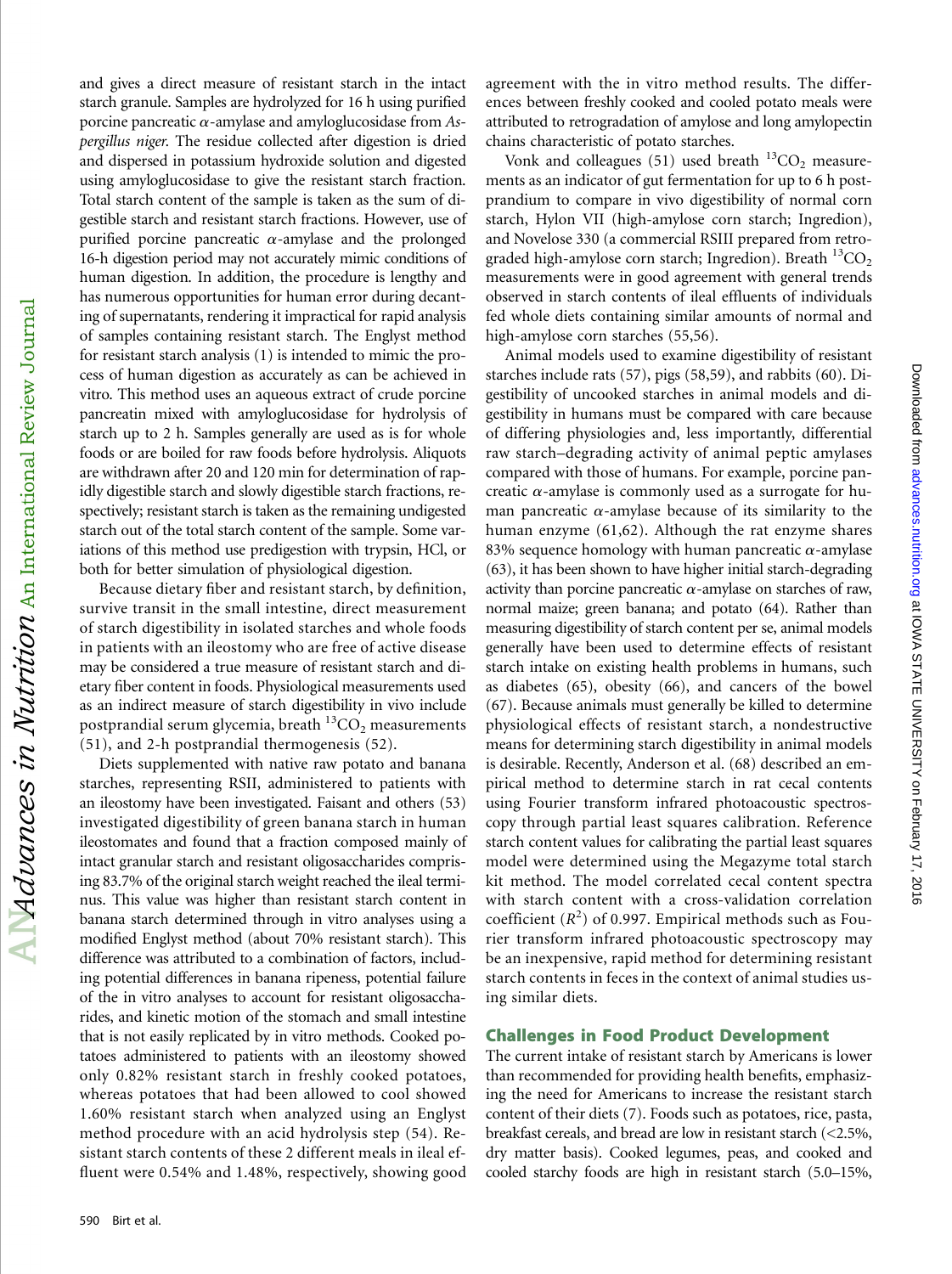dry matter basis) (69). Most foods in a typical Western diet contain highly digestible starches and have a high glycemic index. Table 2 compares the resistant starch content and glycemic index for several starch-based foods (7,70). Because of the health benefits related to foods with increased resistant starch and decreased glycemic index, there is a growing interest in developing foods with increased resistant starch contents (2,7).

The structural characteristics of resistant and normal starches are different and relevant to the development of resistant starch products (71). The characteristics of the different types of resistant starch reflect the effect of processing, starch granule characteristics, and gelatinization on the starch structure. Heating starch in the presence of adequate water contributes to starch gelatinization and an increase in digestibility. With cooling, starches with high amylose contents retrograde and form crystalline regions not accessible to enzymatic hydrolysis (72). However, swelling and gelatinization of highamylose starches are reduced compared with normal starches as a result of the higher degree of crystallinity (71).

Because the different types of resistant starch differ in their composition and structure, the effects of processing on each type of resistant starch need to be considered individually. With RSI, digestive enzymes are unable to hydrolyze the starch because of an inability to penetrate the cell wall materials. Therefore, grinding or homogenization of the grains can break down the cell structures and decrease the resistant starch content. RSII is found in raw starchy foods, and the resistant starch content would be expected to decrease during processing that results in starch gelatinization. On the other hand, RSIII is formed when starches gelatinize and recrystallize, thus resistant starch contents could increase when those foods received further heat treatment (7).

Apart from intrinsic properties of starch affecting the formation of resistant starch (e.g., crystallinity, the ratio of amylose to amylopectin, granular structure), processing factors affect resistant starch content and formation in processed food. Baking, pasta production, extrusion cooking, autoclaving, and other processes are known to affect both starch gelatinization and retrogradation and influence the yield of resistant starch in finished food (2). Some studies have reported on the influence of extrusion on the resistant starch content of corn flakes and puff breakfast cereals and snacks. For example, the formation of RSIII (mainly retrograded amylose) in hull-less barley flours was generally influenced, but not greatly, by extrusion cooking at different temperatures, moisture contents, and screw speeds (73). Huth et al. (69) reported that extrusion conditions optimizing starch gelatinization, depolymerization, retrogradation, and recrystallization contribute to higher contents of resistant starch in extruded barley. Using a single-screw extruder, both temperature and moisture content were optimized to maximize starch gelatinization, with feed moisture at 20% and a mass temperature of  $150^{\circ}$ C resulting in the highest resistant starch content. During extrusion, the shear stress of the screw results in depolymerization of starch, which further contributes to resistant starch formation. As the extruded material leaves the extruder, resistant starch formation

| <b>TABLE 2</b> Comparison of resistant starch content and glycemic |
|--------------------------------------------------------------------|
| index for commonly consumed starchy foods <sup>1</sup>             |

|                           | <b>Resistant starch</b> | Glycemic<br>index |
|---------------------------|-------------------------|-------------------|
|                           | q/100q                  |                   |
| Grain and cereal products |                         |                   |
| Buckwheat                 | 1.8                     | 51                |
| Bread (white)             | 1.2                     | 69                |
| Bread (whole meal)        | 1.0                     | 72                |
| Millet                    | 1.7                     | 71                |
| Rice (brown)              | 1.7                     | 66                |
| Rice (white)              | 1.2                     | 72                |
| Spaghetti (whole meal)    | 1.4                     | 42                |
| Spaghetti (white)         | 1.1                     | 50                |
| Breakfast cereals         |                         |                   |
| All-Bran (Kellogg's)      | 0.7                     | 51                |
| Cornflakes                | 3.2                     | 80                |
| Muesli                    | 3.3                     | 66                |
| Porridge oats             | 0.2                     | 49                |
| Shredded wheat            | 1.2                     | 67                |
| Wheatabix                 | 0.1                     | 75                |
| Vegetables                |                         |                   |
| Broad beans               | 1.2                     | 79                |
| Potatoes (white)          | 1.3                     | 80                |
| Potatoes (sweet)          | 0.7                     | 48                |
| Sweetcorn                 | 0.3                     | 59                |
| Yam                       | 1.5                     | 1.5               |
| Legumes                   |                         |                   |
| Beans (baked)             | 1.2                     | 40                |
| Beans (kidney)            | 2.0                     | 29                |
| Peas (chick)              | 2.6                     | 36                |
| Lentils                   | 3.4                     | 29                |

 $1$  Resistant starch data from (7); glycemic index data from (70).

continues through retrogradation and recrystallization of the starch (69).

at IOWA STATE UNIVERSITY on February 17, 2016 [advances.nutrition.org](http://advances.nutrition.org/) Downloaded from

Downloaded from advances.nutrition.org at IOWA STATE UNIVERSITY on February 17, 2016

Use of resistant starch in baked products is limited because of adverse quality effects of resistant starch on texture, softness, gas cell size, and gluten network formation (74– 76). Studies have been reported on the natural formation of RSIII and its use as an ingredient in food products (77,78). Addition of RSIII resulted in decreased pliability, rollability, and cohesiveness in flour tortillas. High concentrations of RSIII led to reduced structural integrity and therefore decreased quality of the product (74,79). The addition of 5–20% resistant starch to muffins contributed to overall decreased quality, with chewiness, cohesiveness, and volume affected (80,81). Resistant starch type has had an impact on acceptability and textural quality when incorporated into muffins. Although the incorporation of either RSII or RSIII decreased muffin quality, the quality of muffins with RSII was more acceptable than muffins with RSIII (78).

The substitution of 20% RSV with added vital wheat gluten for wheat flour resulted in bread with 11.5% resistant starch that was comparable to the control. Substitutions up to 50% resulted in increased resistance to gelatinization and decreased gluten network formation, contributing to decreased loaf volume, increased density, and decreased consumer acceptability. The addition of dough conditioners, flavor maskers, and colorants improved the sensory attributes of the breads (MO Reed, TD Boylston, and J Jane, unpublished results).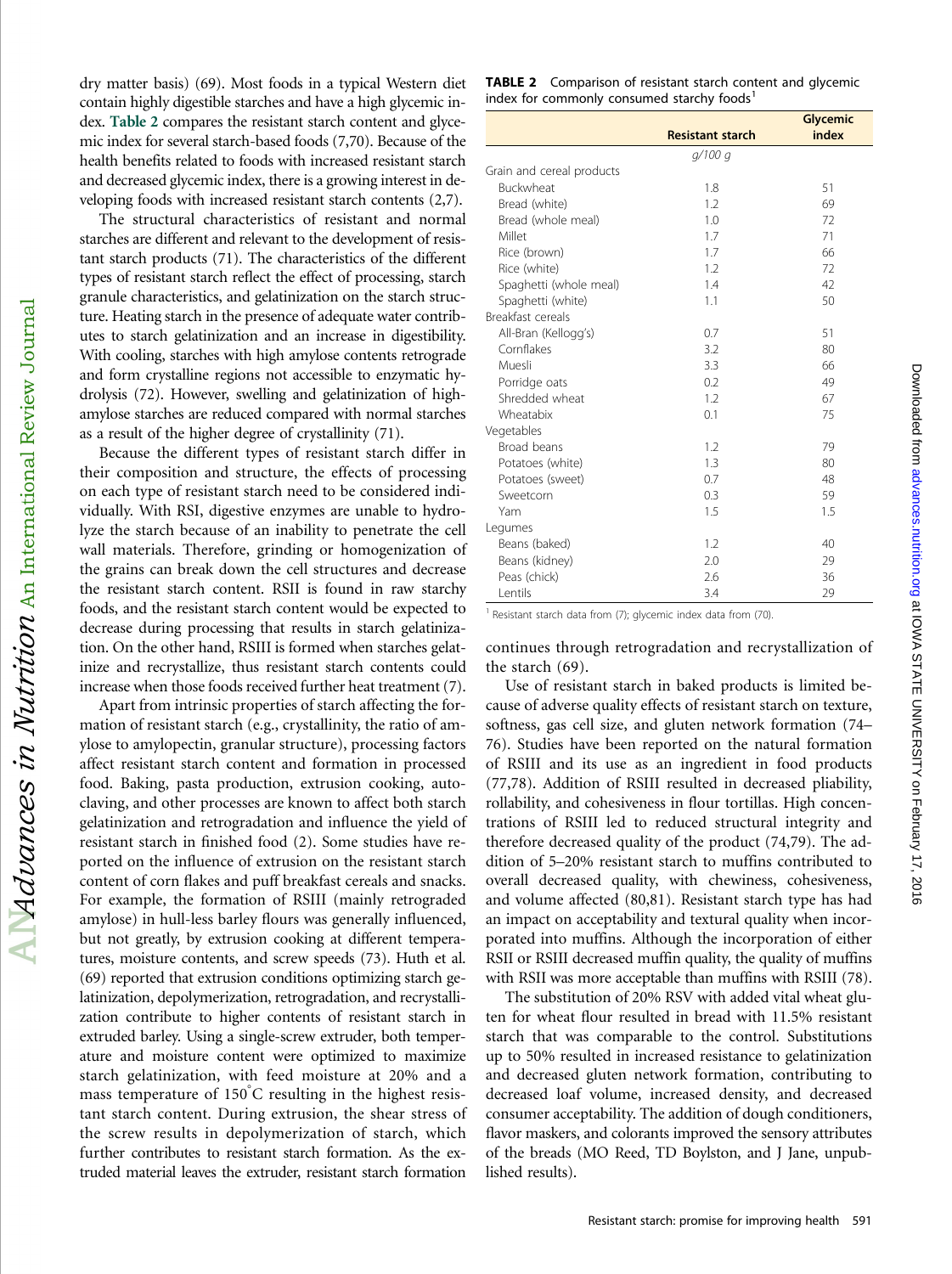Further research is necessary to understand the effects of processing on the content of resistant starch in a range of food products. Depending on the type of resistant starch in these food products, the use of various food additives may be necessary to produce foods with acceptable quality attributes. The development of food products with increased resistant starch contents and acceptable quality attributes is imperative to provide foods with increased health benefits to consumers.

## Gut Bacterial Metabolism of Digestion-Resistant Starch

Bacteria in the lower intestines of humans may be exposed to as much as 20 g of resistant starch per day (82). The fermentation products of resistant starch by gut bacteria include gases (methane, hydrogen, carbon dioxide) and SCFAs (acetate, propionate, butyrate, and valerate). Much lesser amounts of organic acids (lactate, succinate, and formate), branched SCFAs (isobutyrate and isovalerate), and alcohols (methanol and ethanol) are also produced. Starch degradation is a cooperative process in the lower gut, generalized as 1) degradation of starch polymers into glucose; 2) glycolysis with SCFA or other organic acids as end products; and 3) methane production by methanogenic Archeae spp. from formate, hydrogen gas, and carbon dioxide products of bacterial metabolism of resistant starch. These processes involve several bacterial groups, as described next.

Amylolytic gut bacteria. Gut bacterial amylase-mediated starch breakdown includes  $\alpha$ -amylase for  $\alpha$ -1,4 linkage, type I pullulanase for  $\alpha$ -1,6 linkage, and amylopullulanases for both  $\alpha$ -1,4 and  $\alpha$ -1,6 linkages (83). Three major phyla, Firmicutes, Bacteroidetes, and Actinobacterium, which account for 95% of total mammalian gut bacteria, are involved in starch fermentation. Macfarlane et al. (84) used peptoneyeast agar plates to screen soluble starch-hydrolyzing strains, noted by clearing zones around colonies. From 120 amylolytic colonies randomly selected from fecal samples of 6 human participants, 58% were identified as Bifidobacterium spp., with lactate and acetate as major products. About 18% of starch-hydrolyzing fecal isolates were identified as Bacteroides spp., with acetate and propionate as major products, and another 10% were identified as Fusobacterium and Butyrivibrio, with butyrate as the major product. Wang et al. (85) screened 38 human colonic bacteria strains with this technique (84) but used autoclaved starch granules to mimic food preparation. Although Bifidobacterium spp.; Bacteroides spp.; Fusobacterium spp.; and strains from Eubacterium, Clostridium, Streptococcus, and Propionibacterium all had amylase activity to utilize high-amylopectin and soluble starch, only Bifidobacterium spp. and Clostridium butyricum could efficiently utilize high-amylose starch granules. These species would be of particular importance to gut bacterial fermentation of high-amylose starch (i.e., RSII).

Bacterial binding to starch granules is probably important for bacterial starch fermentation in the lower intestine. Two structures have been identified for starch binding: the cellulosome in Ruminococcus flavefaciens for insoluble substrates (86) and outer membrane protein complex in Bacteroides thetaiotaomicron for soluble substrates, including starch-utilization-structure (sus) gene clusters that bind to and hydrolyze starch (87). It is unknown whether other Ruminococci have cellulosomes, but Ruminococcus bromii, enriched by resistant starch in vivo and in vitro (88), is closely related to R. flavefaciens.

The starch-binding ability in other Gram-positive bacteria might be mediated by cell-associated  $\alpha$ -amylase. Cell-associated amylases were identified in Butyrivibrio fibrisolvens, Roseburia inulinviorans, and Roseburia intestinalis, all butyrate-producing bacteria (11). Cosedimentation was used to examine the affinity of 19 Bifidobacterium strains with high-amylose starch in vitro (12). Two amylolytic strains, Bifidobacterium pseudolongum (American Type Culture Collection 25526) and Bifidobacterium adolescentis (Technical Research Centre of Finland E-001561), had the highest affinity and specificity for  $\alpha$ -1,4–linked glucose sugars. Starch binding could be inhibited by pancreatin and low  $pH \leq 3$ , indicating that cell surface proteins were involved in starch attachment. Strong attachment by Bifidobacterium spp. to starch granules might partly explain the enrichment of these species by dietary resistant starch.

Butyrogenic bacteria. Barcenilla et al. (89) described isolation of butyrogenic bacteria in 2 fecal samples each from 1 infant, 1 adult omnivore, and 1 adult vegetarian. Bacteria from fresh fecal suspension was grown on M2 medium supplemented with glucose, soluble starch, and cellobiose, and butyrate production >2 mM in this medium was used as the criterion for designating butyrate-producing bacteria (23% of the >300 isolates tested showed this ability). Based on full-length 16S ribosomal RNA (rRNA) sequences, 80% of butyrate-producing isolates fell within the XIVa bacterial cluster, with the most abundant group (42%) related to Eubacterium rectale, Eubacterium ramulus, and Roseburia cecicola. Many members from cluster XIVa (or Roseburia/ coccoides/E. rectale group) and cluster IV (Clostridium leptum group) (families Lachnospiraceae and Ruminococcaceae, respectively) are frequently detected in human fecal microbiota, as summarized by Pryde et al. (90).

Two mechanisms for butyrate production involving butyrate kinase and butyryl-CoA:acetate-CoA transferase have been inferred (91). After hydrolysis of glucose through the Embden-Meyerhof-Parnas pathway, pyruvate is the major precursor of butyrate, with further conversion into acetyl-CoA, lactate, and succinate by gut microorganisms. Acetyl-CoA can be used for butyrate synthesis by butyrate kinase (92) or converted into acetate. Acetate can also be utilized by butyryl-CoA:acetate-CoA transferase as a CoA acceptor in bacteria, such as Roseburia intestinalis (93). A third route has been implicated recently by Belenguer et al. (94) who cocultured lactate-producing bacteria B. adolescentis with starch-utilizing bacteria Eubacterium hallii and Anaerostipes caccae in yeast extract–casitone–fatty acid medium supplemented with soluble potato starch. From tracing

 ${\rm AlM}$ d ${\it values}$  in  ${\it N}\iota$ thition  ${\rm An~International~Review~Journal}$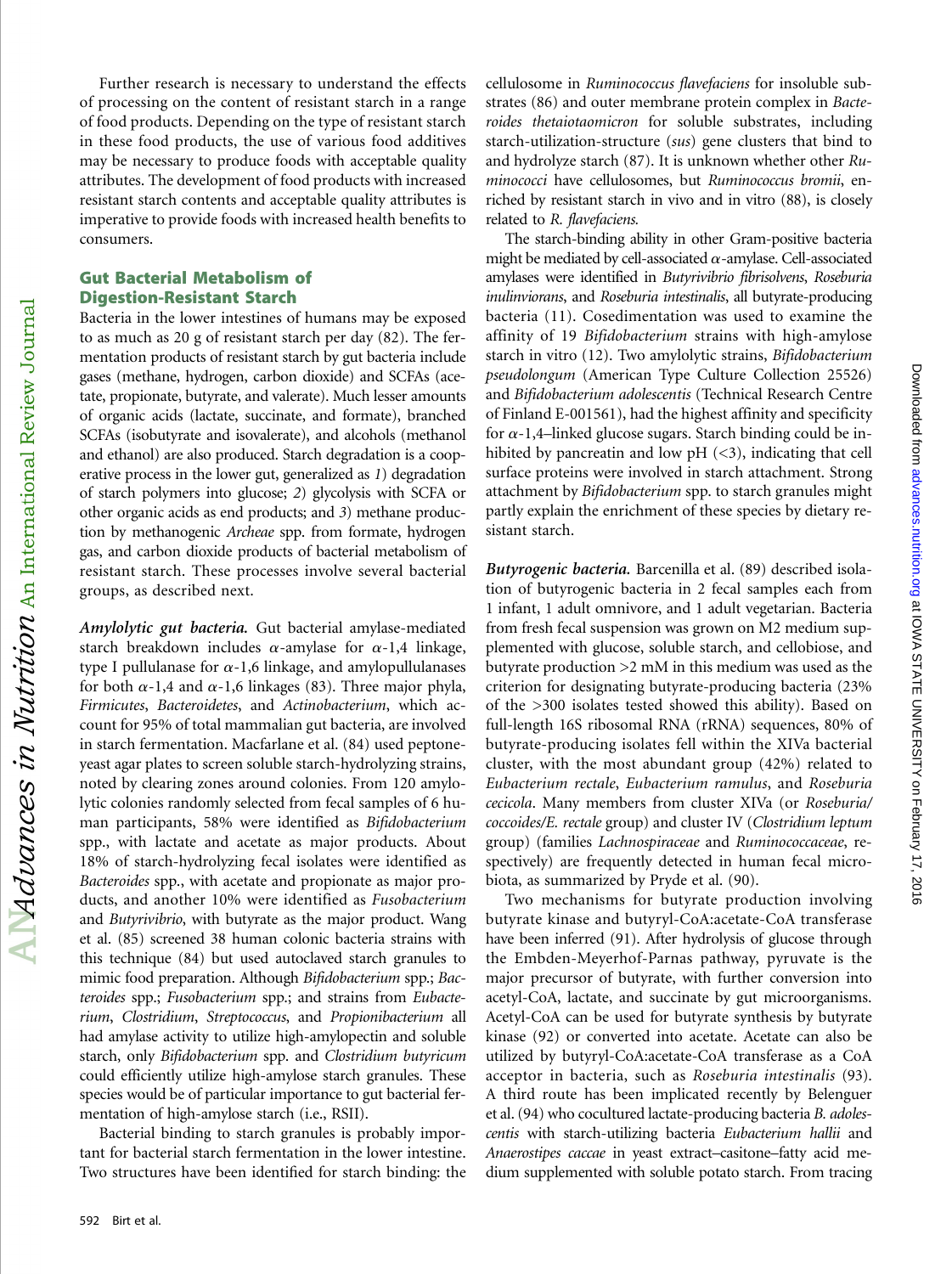the  $(1^{-13}C)$ -labeled acetate or  $(U^{-13}C)$ -labeled lactate, butyrate was converted directly from lactic acid without involvement of exogenous acetate.

The distribution of genes encoding butyrate kinase (buk) and butyryl-CoA:acetate-CoA transferase (ptb) in gut bacteria were largely unknown until the study of Louis et al. (95). They obtained 38 butyrate-producing isolates from 4 participants and identified the genes using PCR. They found that only 4 out of 38 butyrate-producing strains contained butyrate kinase genes, whereas the butyryl-CoA:acetate-CoA transferase gene was detected in all isolated bacteria, consistent with another report that 50% of butyrate-producing bacterial isolates showed significant correlation between butyrate production and acetate disappearance ( $r^2 = 0.6$ ) (89). Sequences (1718) were obtained with degenerate primers to amplify butyryl-CoA:acetate-CoA transferase genes from fecal samples from 10 healthy humans(99). Thirty-two butyryl-CoA:acetate-CoA transferase–related sequences (cutoff > 98% similarity) were found, 4 from E. rectale, Roseburia faecis, E. hallii, and an unnamed cultured species SS2/1 that was highly abundant in the human gut.

In addition to the varying abundance of bacterial species or key functional genes in the gut, butyrate-producing ability may vary among bacterial species. Louis et al. (95) showed varied activity of butyrate kinase and butyryl-CoA:acetate-CoA transferase among strains and species of butyrate-producing isolates. Metagenomic analysis revealed butyrate kinase– related genes as one of the most enriched Clusters of Orthologous Groups in fecal bacteria from 2 human participants, whereas butyryl-CoA:acetate-CoA transferase was not enriched (97). Thus, investigators using differing approaches have implicated either bacterial butyrate kinase or butyryl-CoA:acetate-CoA transferase to predominate in butyrateforming gut bacterial pathways, based on a very limited number of fecal samples. Other genes regulating butyrate production have not been identified. In addition, although some Bacteroides spp. and Clostridium spp. are known to produce propionate, its production pathway and the regulation of its production in bacteria are unknown. Detailed functional analysis of bacterial SCFA–producing activity is anticipated with transcriptomics.

Methanogenic Archaea. The production of methane, which can be considered as the final end product consuming hydrogen and carbon dioxide, is another fermentation outcome. The distribution of methanogenic Archaea in human fecal bacterial populations is an example of interindividual variability. The proportion of methane producers in the population varied from 24% in Asians to 48% in Caucasians by measuring breath hydrogen after lactulose intake (98).

Methanogenic Archaea might affect the fermentation capacity of individuals. The abundance of methanogenic Archaea was negatively related to fecal butyrate concentration  $(r = -0.729, P < 0.05, n = 8)$  but not to other SCFAs, with PCR–denaturing gradient gel electrophoresis analysis using methanogen-specific primers coupled with real-time PCR (99). This study confirmed results from human and

rat in vitro fecal fermentation, showing that individuals whose feces produced greater amounts of methane also produced lesser amounts of butyrate (100). Although genome sequences of 2 methanogens are available, their physiological and health importance is still unknown. With the great range of possible competition and cross-feeding among gut bacterial species, further studies are needed to identify the role that methanogenic Archaea play in resistant starch fermentation.

In summary, the utilization of resistant starch is cooperative and redundant in the gut. The identification of bacteria or bacterial functions related to resistant starch fermentation is important for predicting health outcomes of ingesting resistant starch. Progress has been made in identifying the gut bacteria related to resistant starch fermentation and in characterizing the metabolic mechanisms of bacterial resistant starch fermentation, which are crucial for understanding mechanisms and conditions under which digestion-resistant starches may help to prevent diseases.

#### Resistant Starch and Gut Microbiota

It is often recognized that the mammalian gastrointestinal (GI) tract is home to more bacterial cells than comprise the entire host. It is also well established that GI microbiota make important contributions to the health of the host, including immune system development, nutritional acquisition, and protection against infection (101). In recent years, new evidence has greatly increased our understanding of microbiota impacts on host health. For example, an altered microbiota (dysbiosis) has been associated with human diseases, such as diabetes, obesity, inflammatory bowel diseases, and colorectal cancer (101). GI microbiota have recently been shown to contribute to neurological diseases and influence host behavior (102). These insights have led to a heightened interest in the role of the diet in modulation of GI microbiota as a means to improve host health (91,103,104) and a new awareness of how diet can contribute to disease (101,105).

It has long been known that diet influences the microbial communities of the GI tract. Diet-induced changes in these microbiota can have beneficial effects on the health of the host through the breakdown of dietary fibers and production of SCFAs, which are an important source of energy for the host and perform important immune modulatory roles (106,107). Although studies to understand how different classes of resistant starch affect microbiota are limited, it is clear that high-fiber diets greatly affect the composition of mammalian microbiota (9,10). Microbiota also reduce harmful metabolites, including bile acids, phenol, and ammonia, and influence dietary fat metabolism, which influences obesity. Changes in microbiota can occur rapidly after dietary changes. These effects can be both direct and indirect, that is, bacteria that can digest resistant starch generate energy, which provides them with a growth advantage in the gut (9). Changes in community composition can also occur from decreased pH, resulting from accumulation of SCFAs (108,109). Other by-products of resistant starch fermentation can be used by other classes of bacteria to enhance their abundance through metabolic cross-feeding (110).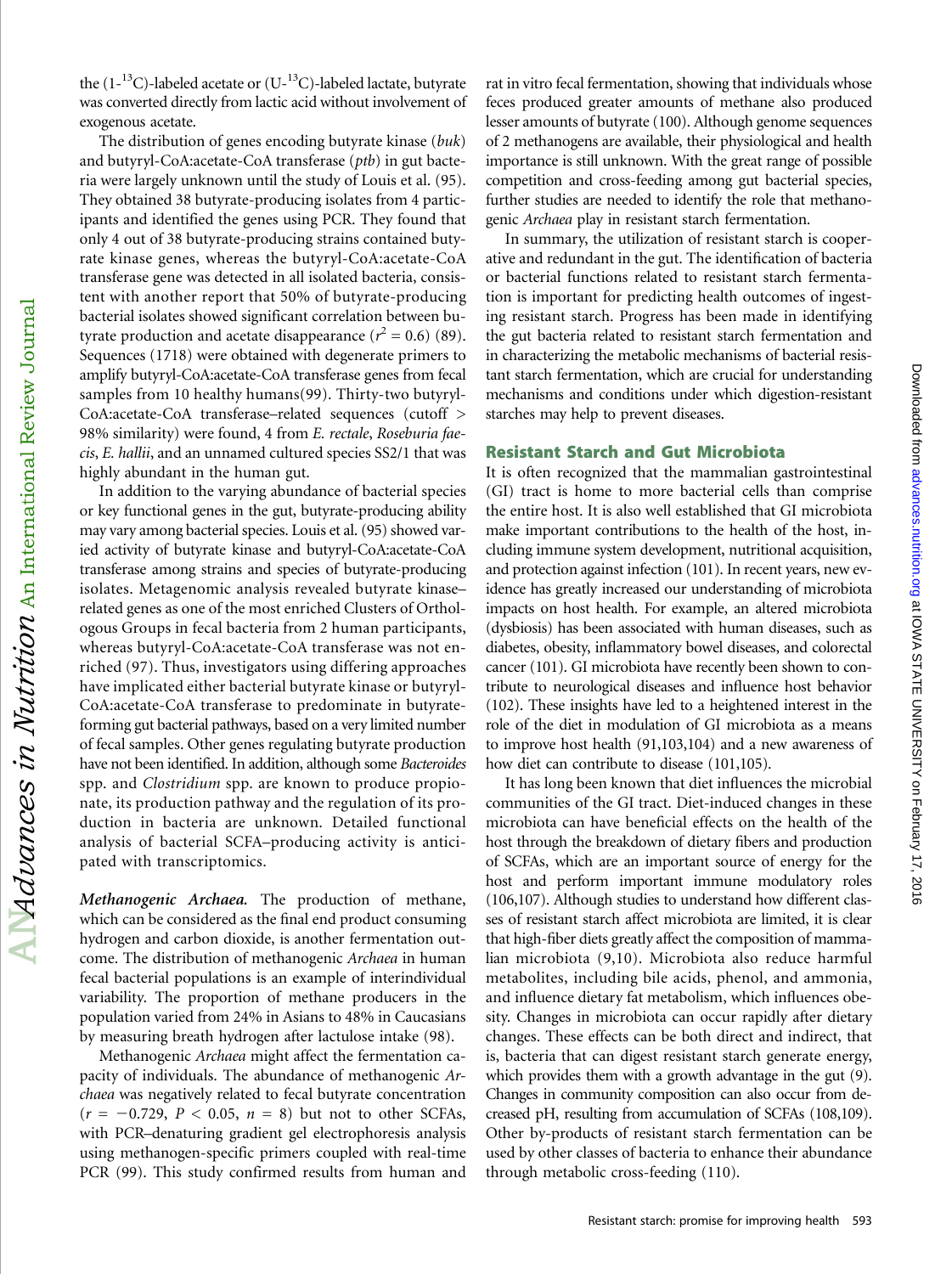Studies using rodent models revealed correlations between resistant starch diets and colonic pH, SCFA composition, and enzymatic activity associated with bacterial degradative pathways, and the abundance of several bacterial taxa (91). Studies have also been conducted on humans fed diets rich in resistant starches, which likewise revealed changes to the function or abundance of major groups of bacteria (111,112).

Because the vast majority of GI bacteria cannot presently be cultured in vitro, our understanding of the composition of GI microbiota has recently accelerated with the application of culture-independent bacterial community analysis (metagenomics) and next-generation sequencing technologies (113). Techniques associated with deep DNA sequencing include profiling the main taxa comprising complex bacterial communities by 16S rRNA gene sequencing or whole-genome sequencing that can also reveal functional changes within the community. DNA sequencing platforms associated with these approaches include pyrosequencing technology of Roche/454 systems and the more recent application of shorter-read Illumina sequencing (113). These systems have been used as part of large, comprehensive studies in both the United States (Human Microbiome Project) and Europe and China (Metagenomics of the Human Intestinal Tract Study) to characterize the microbiota from various locations, including the GI tract, from healthy adults (114– 116). The Human Microbiome Project included both 16S rRNA gene phylotyping and whole-genome shotgun sequencing from multiple body sites over time (114), whereas the Metagenomics of the Human Intestinal Tract Study used shotgun metagenomic analysis of human fecal samples. The latter study revealed 3 distinct "enterotypes" characterized by their relative abundance of Bacteroides, Prevotella, and Ruminococcus genera in human populations (115). Although studies on this classification system are ongoing (117), diets that differ in fiber content appear to influence the composition of many of the major taxonomic units that produce SCFAs and offer beneficial effects to the host (118).

Martínez et al. (8) used pyrosequencing to characterize the impact of resistant starches on the composition of fecal microbiota in humans. Study participants consumed resistant starch representing either RSII (granular form of high-amylose corn starch) or RSIV, (chemically modified by phosphate cross-linking), which were compared with control starch in the form of crackers. Both forms of resistant starch increased representatives of the Actinobacteria and Bacteroidetes phyla and decreased Firmicutes. The 2 forms of resistant starch differed in their ability to change species. RSII increased the abundance of R. bromii and E. rectale, which was consistent with prior results from in vitro studies of starch fermentation in the large intestine (119,120). In contrast, RSIV was associated with increased B. adolescentis and Parabacteroides distasonis (8). Why the 2 different resistant starches change the composition of the microbiota remains unclear, because multiple genera are capable of degrading the starches (86,121). It was suggested that the differential ability for individual bacterial species to degrade

the starches may represent differences in substrate binding (8).

Individual study participants also appeared to have widely different responses to dietary starch (8,9). For example, in the Martínez et al. study (8) none of the taxa showed the same response in all 10 individuals, likely reflecting the known microbial variation throughout human populations (122,123). Strain differences in the ability to degrade the resistant starches (124) and host factor differences that distinguish the human participants also likely contribute to these changes. This finding is consistent with the observations that the products of GI fermentation (i.e., SCFAs) can vary greatly among individuals and their levels also correlate with diet (125,126).

Although deep-sequencing studies of the impact of resistant starches on colonic microbiota have only recently been initiated, they should help identify the mechanisms by which specific bacterial taxa interact with the different forms of starch. The interindividual variation in response to dietary resistant starch will also be an important area of investigation for the therapeutic and preventive use of resistant starch to improve human health (8).

Another topic of intense interest is the use of prebiotics to alter colonic microbiota to benefit the health of the host (127). Although typically associated with oligosaccharides, prebiotics can represent a variety of nondigestible carbohydrates, including resistant starch (128), that impart health benefits to the host through modulation of GI bacteria (129). Because of the interactions between GI microbiota and hosts, prebiotics, including resistant starches, have the potential to correct or prevent a variety of human diseases, including obesity, diabetes, inflammatory bowel diseases, and cancer (130,131).

# Potential Impacts and Mechanisms of Action of Resistant Starch in Prevention of Colon Cancer

Consumption of diets with abundant fiber has long been believed to protect against colorectal cancer (132). More recently, resistant starch has received attention for potential prevention of colon cancer and inflammatory bowel diseases (104). Although studies of resistant starches and human colonic health have been limited, abstracts describing 2 recent human interventions were found. In 1, a 4-wk intervention with red meat (300 g/d) increased  $O<sup>6</sup>$ -methyl-2'-deoxyguanosine adducts and genes from the microRNA-17–92 cluster (overexpressed in colorectal cancer) in the colons of humans. However, these features were not elevated with a 4-wk intervention that included red meat plus butyrylated resistant starch (40 g/d) (133). These results suggested that resistant starch may protect the human colon against potentially damaging aspects of dietary red meat. In the second human trial, with hereditary nonpolyposis colorectal cancer gene carriers (patients with Lynch syndrome) at high risk for developing colon polyps and cancer, a diet containing 30 g/d maize starch (Novelose, Ingredion) was compared with placebo diet for 29 mo. No impact on polyp or colon cancer development was observed at a 4-y follow-up (134).

 ${\rm AlM}$ alvances in Nutrition  ${\rm An\,\, International\,\, Review\,\, Journal}$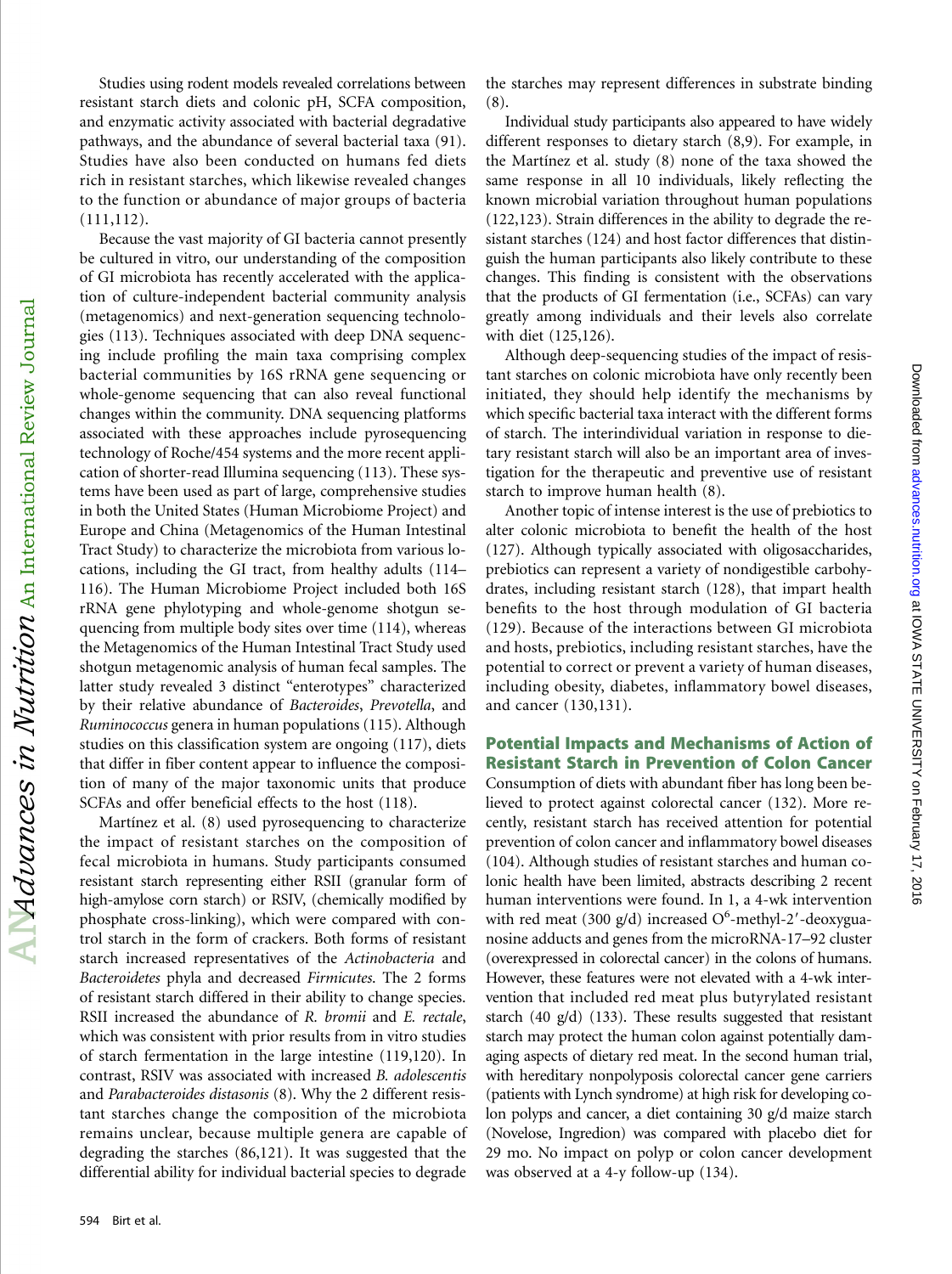In contrast to the limited number of human interventions evaluating dietary resistant starch, several studies have been done on the impacts of resistant starch and colon cancer prevention in laboratory animals. Le Leu et al. (67,135,136) conducted extensive studies in rats treated with the colon carcinogen azoxymethane and/or fed diets high in protein to damage the colonic epithelium. Feeding high fiber or resistant starches increased fecal bulk, fecal pH, butyrate concentration, and epithelial apoptosis, and it decreased cell proliferation markers and colon carcinogenesis. When animals were fed high levels of protein, the addition of high-amylose resistant starch reduced protein fermentation products, which paralleled reduced colorectal carcinoma development. In contrast to these findings, studies with potato fiber or potato resistant starch in rats fed control protein or high-protein diets revealed no impact of dietary resistant starches on DNA damage in the colon (137). It is not clear whether the contrasting results are due to differences in experimental details, including the starches fed, or other factors. DNA damage was studied in rats fed diets with casein or soy protein and resistant starch (48% high-amylose maize starch), with attenuated DNA damage observed in rats fed high-protein diets and resistant starch (138). Butyrylated high-amylose corn starch was shown to be somewhat more effective than high-amylose corn starch in the inhibition of colon cancers in rats (139). Results from Zhao et al. (140), using a novel high-amylose starch complexed with steric acid (RSV) revealed a stunning reduction in mucin-depleted foci; however, subsequent studies found that mucin-depleted foci may not be a reliable marker for subsequent colon cancer (B Nelson, Y Zhao, N Cray, E Whitley, and DF Birt, unpublished results).

Numerous hypotheses have been proposed for the potential mechanism by which colon carcinogenesis may be altered by resistant starch. The most common hypotheses focus on alteration of the water-holding capacity of the fecal stream, modification of the microbiota, and increasing SCFA production. Although the SCFA hypothesis seems to have the most enthusiastic following, theories on the impacts of dietary resistant starch on the production of SCFAs and changing the microbiota are gaining momentum (141).

SCFAs (acetate, proprionate, and butyrate) are increased in amount and concentration in many studies of resistant starch and colon health (104,132). Butyrate, an end-product of microbial fermentation of resistant starch and the primary energy source for colonocytes, is actively transported into cells by a Na<sup>+</sup>-dependent cotransporter (142). This cell membrane transporter serves as a tumor suppressor gene and is epigenetically silenced by hypermethylation in human aberrant crypt foci (a precancerous lesion) and colorectal cancer (143). Butyrate has been of particular interest because of the role this molecule plays in colonic epithelial metabolism and differentiation and its influence on signaling pathways that regulate mucosal physiology (141,144). In cell culture, butyrate has antitumorigenic properties, including reducing cell proliferation and inducing apoptosis of colorectal tumor cell lines (141). However, it is not clear whether the

concentrations of butyrate achieved in the colon of animals and humans fed resistant starches are optimal for the suppressive effects observed in cultured cells, because the concentrations of butyrate in animals fed control diets are higher than the concentrations of butyrate needed for suppression of colon proliferation (145).

Colon cancer appears to develop as the result of dysregulation of molecular pathways that control epithelial proliferation, maturation, and apoptosis, with perturbations of both genetic and epigenetic components. In regeneration of normal mucosa, stem cells deep within the crypt undergo mitosis, with subsequent maturation and differentiation of daughter cells to mature absorptive and secretory populations of the colonic mucosa and eventual loss of aged or damaged cells through apoptosis. Multistep accumulation of mutations of genes in critical control pathways, coupled with changes in epigenetic factors, is believed to allow survival of abnormal crypt epithelial cells with the potential to undergo malignant transformation.

The molecular mechanisms by which dietary resistant starches are believed to alter the development or progression of colon cancer are incompletely understood. Potential mechanisms of action of dietary resistant starch on gene expression and mutation, DNA methylation, histone modification, and remodeling of chromatin are being studied intensively. Recently, animal studies identified both alterations in the microbiota and induction of protection against unrepaired DNA damage by dietary high-amylose maize starch and butyrylated high-amylose, with increased expression of genes involved in repair of DNA (146), which, in rapidly dividing populations of the colonic mucosa, is expected to result in fewer mutations and reduced carcinogenesis. Butyrate has been also described to exert an influence on cell proliferation and differentiation through modulation of several signal transduction pathways (147). In some colon cancer cell lines, constitutive expression of the canonical Wnt pathway, an initiating event in most colorectal cancers, is upregulated by butyrate treatment, resulting in a strong apoptotic response (148). Butyrate has also been shown to influence gene expression in the colon by modulating RNA splicing (149).

at IOWA STATE UNIVERSITY on February 17, 2016 [advances.nutrition.org](http://advances.nutrition.org/) Downloaded from

Downloaded from advances.nutrition.org at IOWA STATE UNIVERSITY on February 17, 2016

The potential for modification of epigenetic mechanisms, by their nature potentially reversible, by metabolic products of resistant starch also holds promise for dietary prevention of colorectal cancer. Butyrate is well known as an inhibitor of histone deacetylase, an enzyme that modifies wrapping of strands of DNA around nuclear histone proteins and thereby regulates gene transcription. Inhibitors of histone deacetylation, such as butyrate, have the ability to modify expression of genes that control cell cycle and apoptosis and function to suppress the development of pre-neoplastic and neoplastic phenotypes in vitro (150). Furthermore, butyrate exerts protective effects against intestinal mucosal inflammation, a component of inflammation-mediated colorectal cancer, through apoptosis of T lymphocytes and inhibition of inducible nitric oxide synthase in colonic epithelium (151).

The potential contributions to colonic homeostasis by endogenous or microbial products of resistant starch metabolism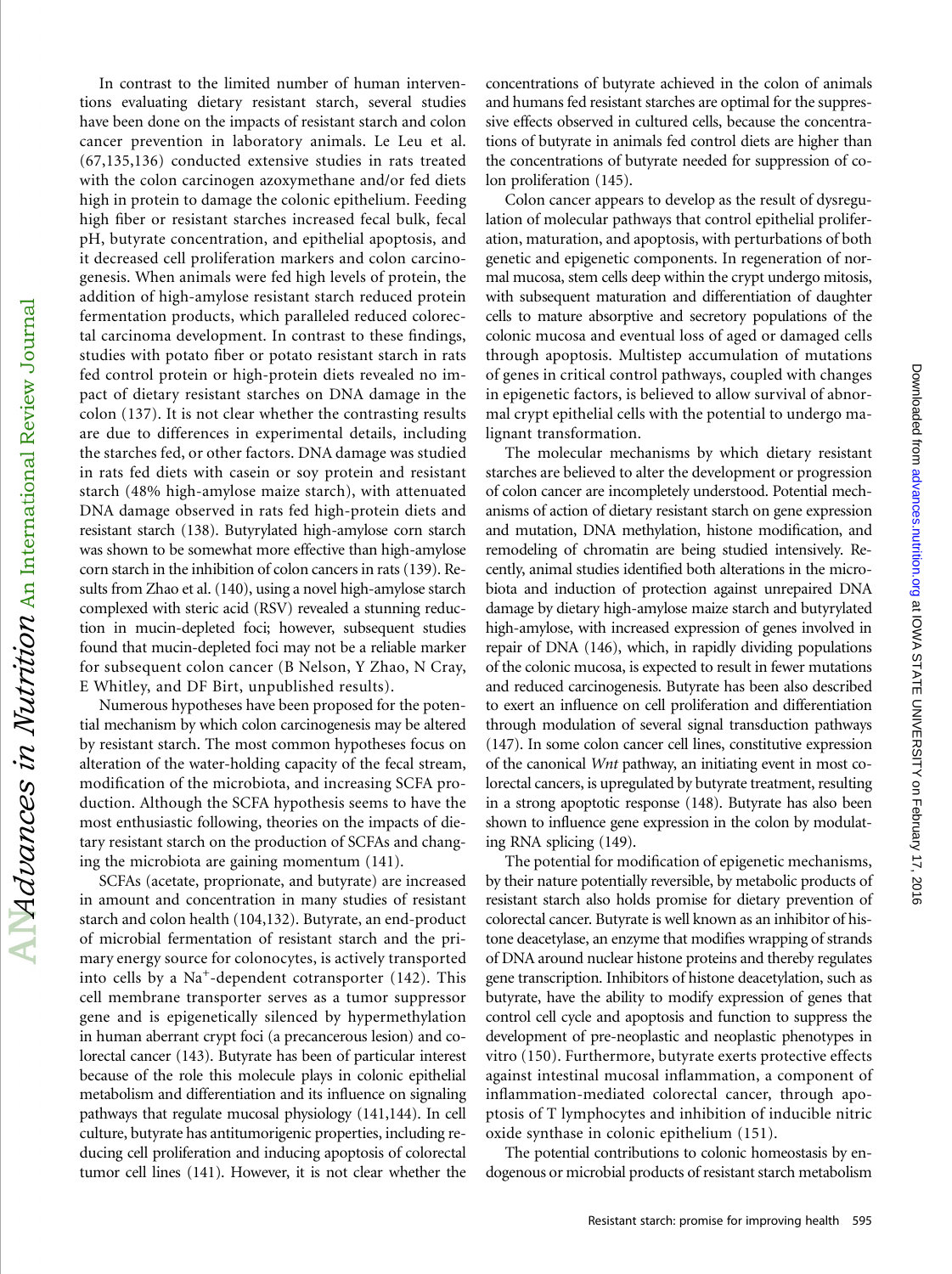type 1 and type 2 diabetic rats, excretion of 25D3 and DBP into the urine was markedly elevated as a result of pathologies associated with reduced expression of megalin and disabled-2, which partner together to facilitate the uptake of the 25D3-DBP complex by the kidneys (12,165). However, when cornstarch in the AIN-93G rodent diet was replaced with high-amylose maize, that is, ~37% resistant to digestion, urinary excretion of vitamin D metabolites and DBP was virtually prevented in diabetic rats (12). Of interest was the finding that feeding diabetic rats the resistant starch had only a slight effect on attenuating fasting blood glucose concentrations, yet the renal expression of megalin and disabled-2 were normal, as confirmed in a type 2 diabetes rat model (G Koh and M Rowling, unpublished results).

cells or reabsorbed into the blood as 25D3 (164). In both

Obesity and body weight management. Overconsumption of energy is proposed to be responsible for the obesity epidemic, and, as a consequence, new strategies are required to reduce energy intake (166). One potential dietary strategy is to increase consumption of dietary fiber, which has been associated with increased satiety and lower BMI (167–169). Dietary fiber is a diverse group of carbohydrates, and large differences exist in their physical and chemical properties. Consequently, not all sources of fiber will have the same effect on satiety or body weight (167). Resistant starches are proposed to provide many of the benefits of dietary fiber; therefore, they may aid weight management, although it has yet to be adequately demonstrated.

at IOWA STATE UNIVERSITY on February 17, 2016 [advances.nutrition.org](http://advances.nutrition.org/) Downloaded from

Downloaded from advances.nutrition.org at IOWA STATE UNIVERSITY on February 17, 2016

Accumulating evidence from rodent studies suggests that replacing rapidly digestible starch with resistant starch reduces body weight. Aziz et al. (170) found that a diet high in resistant starch reduced body weight by 40% in dietinduced obese rats. However, the diet contained 23.4% resistant starch, an amount that may not be achievable in human diets. Another study fed rats a diet containing 4%, 8%, or 16% resistant starch and found that consuming a diet with >8% resistant starch reduced adiposity compared with 0%, and for every 4% increase in resistant starch, energy intake was reduced by 9.8 kJ/d (66). Long-term studies on the effect of increasing resistant starch consumption on body weight in humans are required.

Despite the lack of long-term studies, there are several reasons to believe that consuming resistant starch could aid weight management in humans. First, because of the lower calorie content, replacing rapidly digestible starch with resistant starch reduces the energy density of the diet (171,172). Several studies have found that reducing the energy density of the diet increases satiety and weight loss (173–176).

Second, incorporating resistant starch into a meal may augment feelings of satiety. Although fiber intake has been associated with increased satiety, the effect of resistant starch on satiety is less clear. In rodent models, adding resistant starch to the diet increased secretion of the putative satiety hormones GLP-1 and PYY (171,172), suggesting that it might augment satiety. The few studies that have been conducted in humans have provided mixed results. Willis et al.

other than SCFAs are undetermined. Complex interactions between microbiota, dietary components, colonic epithelium, the immune system, and the nervous and endocrine systems are being dissected, and it is likely that mechanisms integrating these components will emerge.

# Potential Impacts and Mechanisms of Action of Resistant Starch in Prevention or Therapy of Metabolic Diseases

Diabetes. Diabetes affects 8% of the United States population and 23% of the population >60 y of age, mostly as type 2 diabetes. Both type1 and type 2 diabetes are characterized by hyperglycemia, subsequently resulting in systemic tissue toxicity. Some risk factors, including increased fasting and postprandial glucose response as well as decreased insulin sensitivity and obesity, are reversible through lifestyle modifications, which were found to be more effective than pharmacological interventions in delaying the onset of type 2 diabetes (152). One such lifestyle change is the replacement of ordinary starch in foods with resistant starch, owing to its low glycemic index. It has been reported in human studies that consuming foods, including corn porridges (153) and crackers (E Haugabrooks, Y-F Ai, J Jane, S Hendrich, unpublished results), with a high content of resistant starch resulted in lower postprandial glucose concentrations and concomitant insulin response compared with consuming foods containing ordinary starch (30,154). In addition, consuming less digestible starches may decrease glycemic response to a subsequent meal, the "second meal effect." Ten healthy individuals who ate high-amylose starch at breakfast showed decreased blood glucose response to a lunch containing highly digestible carbohydrate, compared with eating high-amylopectin starch at breakfast (155). Consequently, replacing ordinary dietary starch with resistant starch contributes to diabetes management. Increasing consumption of resistant starch can also aid weight management, beneficially influence body composition, or both in part because food with resistant starch has lower energy concentration and has been shown in mice to reduce body fat, an important predictor of disease (156,157). Animal models of diabetes have also demonstrated a positive effect of dietary resistant starch, such as an improvement in glycemic control in the Goto-Kakizaki rat, a nonobese model of type 2 diabetes (65).

The potential for low glycemic index carbohydrates, such as resistant starch, to reduce diabetic complications may be related to protection of kidney function and lead to better maintenance of adequate nutritional status, particularly with respect to vitamin D. Numerous epidemiological and case-control studies have reported vitamin D insufficiency in type 1 and type 2 diabetes (158–163). However, it is unclear whether low vitamin D exposure contributed to the onset of diabetes or whether low vitamin D status was a consequence of diabetes. The major circulating form of vitamin D, 25-hydroxycholecalciferol (25D3), circulates bound to vitamin D–binding protein (DBP) until the 25D3-DBP complex is internalized through endocytosis and activated to 1,25-dihydroxycholecalciferol by the renal proximal tubule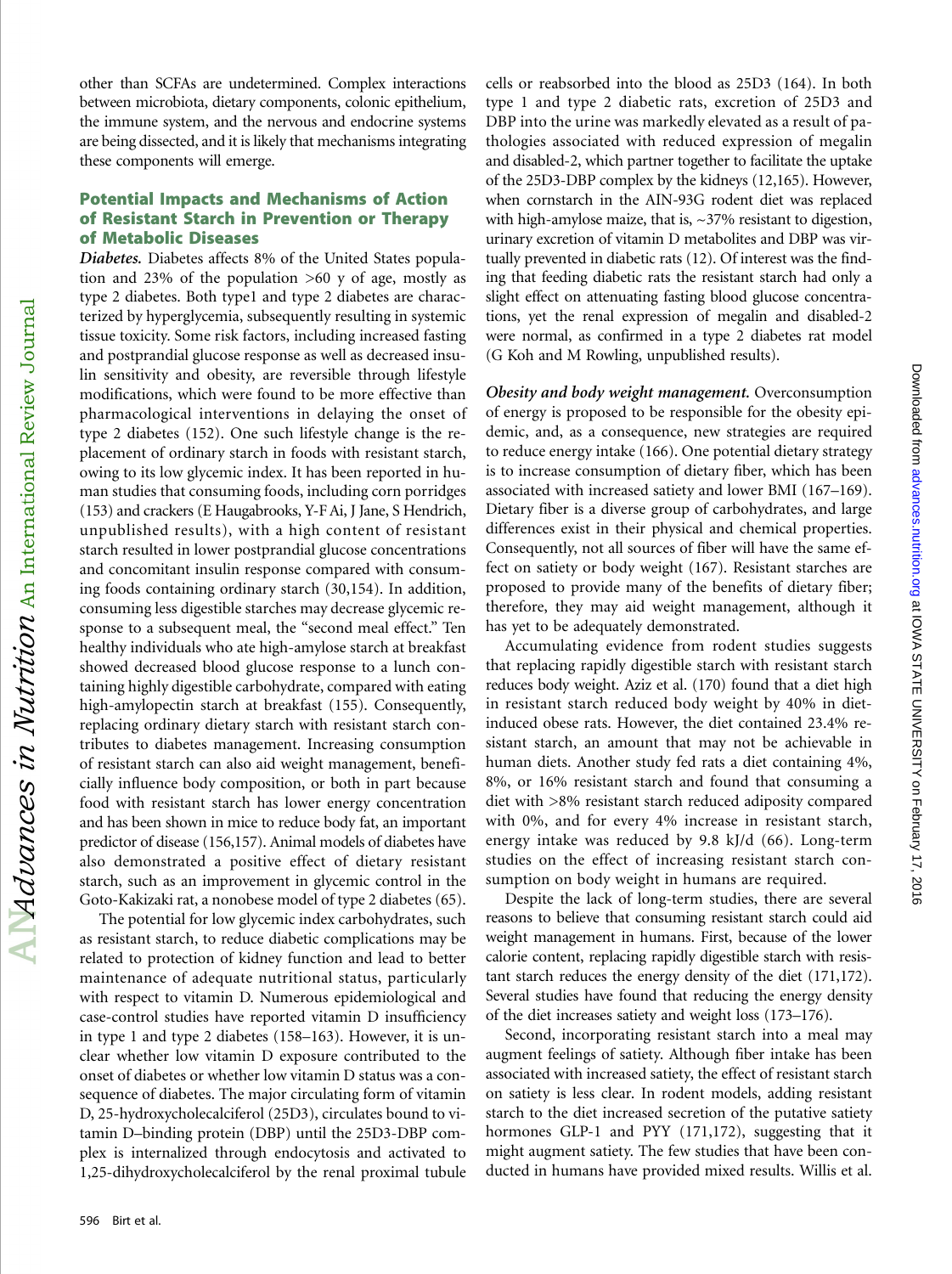(177) provided participants with low-fiber muffins or muffins supplemented with resistant starch for breakfast and found that consuming the muffins containing resistant starch promoted satiety and increased the duration of satiety. Bodinham et al. (178) fed males 48 g of resistant starch across 2 separate meals and found no effect on subjective appetite, although food intake was reduced by ~1300 kJ over 24 h. Conversely, a recent study that fed participants a breakfast meal containing 25 g of resistant starch had no effect on subjective appetite or food intake over the remainder of the day (179). This study also found that plasma concentrations of GLP-1 were lower after the resistant starch meal.

Third, resistant starch may influence body weight by increasing energy expenditure or fat oxidation. It has been proposed that replacing rapidly digestible starch with resistant starch may promote fat mobilization as the result of a reduction in insulin secretion (180). However, currently, little evidence supports this hypothesis and several studies have failed to show that resistant starch increases energy expenditure or fat oxidation (52,181,182).

## **Discussion**

 $\Box$ Advances in Nutrition  $_{\rm An\; International\; Review\; Journal}$ 

Digestion-resistant starches are categorized on the basis of their resistance to digestive enzymes and are the subject of investigation for inclusion in healthy foods. Environmental and genetic factors that affect starch resistance in crops are being identified, including using biotechnology to control starch digestibility. Although both in vivo digestion and in vitro digestion of starches have received considerable attention, there is a need for improved, validated in vitro methods that reflect in vivo digestion under the myriad conditions the starch may encounter in animal and human digestion. Further, although several challenges have been identified in attempts to incorporate resistant starch into human diets, much work must still be done to effectively overcome the identified barriers.

The complexity of resistant starch effects on gut microbiota and microbial effects on resistant starch metabolism has been the focus of much work. With the application of new genomic techniques to gut microbiota, the pace of progress is anticipated to accelerate. In addition, to best interpret gut microbiota data, we need advances to expand the capabilities of resistant starch analytical methods, which still depend greatly on methods developed earlier for dietary fiber.

Finally, studies of resistant starch on disease processes, including colon cancer, diabetes, and obesity, show promise, and intriguing hypotheses have been developed. However, there is a need for considerable research to identify the potential effectiveness of digestion-resistant starches in the prevention and control of human diseases and to identify mechanisms underpinning their actions. In particular, considering the tremendous diversity of digestion-resistant starches in plants, very few of these starches have been studied for their effects on animals or humans. Future integrative research that addresses all of these fronts will help expand the potential uses for digestion-resistant starches in health promotion.

## Acknowledgments

All authors read and approved the final manuscript.

#### Literature Cited

- 1. Englyst HN, Kingman SM, Cummings JH. Classification and measurement of nutritionally important starch fractions. Eur J Clin Nutr. 1992;46(Supp 2):S33–50.
- 2. Sajilata MG, Singhal RS, Kulkarni PR. Resistant starch–A review. Compr Rev Food Sci Food Saf. 2006;5:1–17.
- 3. Nugent AP. Health properties of resistant starch. Nutr Bull. 2005;30: 27–54.
- 4. Thompson DB. Strategies for the manufacture of resistant starch. Trends Food Sci Technol. 2000;11:245–53.
- 5. Fuentes-Zaragoza E, Sanchez-Zapata E, Sendra E, Sayas E, Navarro C, Fernandez-Lopez J, Perez-Alvarez JA. Resistant starch as prebiotic: A review. Starch-Stärke. 2011;63:406–15.
- 6. Brouns F, Kettlitz B, Arrigoni E. Resistant starch and "the butyrate revolution." Trends Food Sci Technol. 2002;13:251–61.
- 7. Murphy MM, Douglass JS, Birkett A. Resistant starch intakes in the United States. J Am Diet Assoc. 2008;108:67–78.
- 8. Martínez I, Kim J, Duffy P, Schlegel V, Walter J. Resistant starches types 2 and 4 have differential effects on the composition of the fecal microbiota in human subjects. PLoS ONE. 2010;5:e15046.
- 9. Walker AW, Ince J, Duncan S, Webster L, Holtrop G, Ze X, Brown D, Stares M, Scott P, Bergerat A, et al. Dominant and diet-responsive groups of bacteria within the human colonic microbiota. ISME J. 2011;5:220–30.
- 10. Wu GD, Chen YY, Hoffmann C, Bittinger K, Chen Y, Keilbaugh SA, Bewtra M, Knights D, Walters WA, Knight R, et al. Linking long-term dietary patterns with gut microbial enterotypes. Science. 2011;334:105–8.
- 11. Birt DF, Phillips GJ. Diet, genes and microbes; complexities of colon cancer prevention. Toxicol Pathol. 2013; in press.
- 12. Smazal AL, Borcherding NC, Anderegg AS, Whitley EM, Schalinske KL, Rowling MJ. Dietary resistant starch prevents urinary excretion of 25-hydroxycholecalciferol and vitamin D-binding protein in type 1 diabetic rats. J Nutr. 2013;143:1123–8.
- 13. Englyst HN, Cummings JH. Digestion of the polysaccharides of some cereal foods in the human small-intestine. Am J Clin Nutr. 1985;42: 778–87.
- 14. O'Dea K, Nestel PJ, Antonoff L. Physical factors influencing postprandial glucose and insulin responses to starch. Am J Clin Nutr. 1980;33:760–5.
- 15. Jenkins DJA, Wesson V, Wolever TMS, Jenkins AL, Kalmusky J, Guidici S, Csima A, Josse RG, Wong GS. Wholemeal versus wholegrain breads - proportion of whole or cracked grain and the glycemic response. BMJ. 1988;297:958–60.
- 16. Granfeldt Y, Bjorck I, Hagander B. On the importance of processing conditions, product thickness and egg addition for the glycemic and hormonal responses to pasta - a comparison with bread made from pasta ingredients. Eur J Clin Nutr. 1991;45:489–99.
- 17. Jane Jl, Ao Z, Duvick SA, Wiklund M, Yoo S-H, Wong K-S, Gardner C. Structures of amylopectin and starch granules: How are they synthesized? J Appl Glycosci. 2003;50:167–72.
- 18. Regina A, Bird A, Topping D, Bowden S, Freeman J, Barsby T, Kosar-Hashemi B, Li Z, Rahman S, Morell M. High-amylose wheat generated by RNA interference improves indices of large-bowel health in rats. Proc Natl Acad Sci USA. 2006;103:3546–51.
- 19. Li L, Jiang HX, Campbell M, Blanco M, Jane JL. Characterization of maize amylose-extender (ae) mutant starches. Part I: Relationship between resistant starch contents and molecular structures. Carbohydr Polym. 2008;74:396–404.
- 20. Jiang H, Campbell M, Blanco M, Jane J-L. Characterization of maize amylose-extender (ae) mutant starches: Part II. Structures and properties of starch residues remaining after enzymatic hydrolysis at boiling-water temperature. Carbohydr Polym. 2010;80:1–12.
- 21. Jane J, Robyt JF. Structure studies of amylose-v complexes and retrograded amylose by action of alpha-amylases, and a new method for preparing amylodextrins. Carbohydr Res. 1984;132:105–18.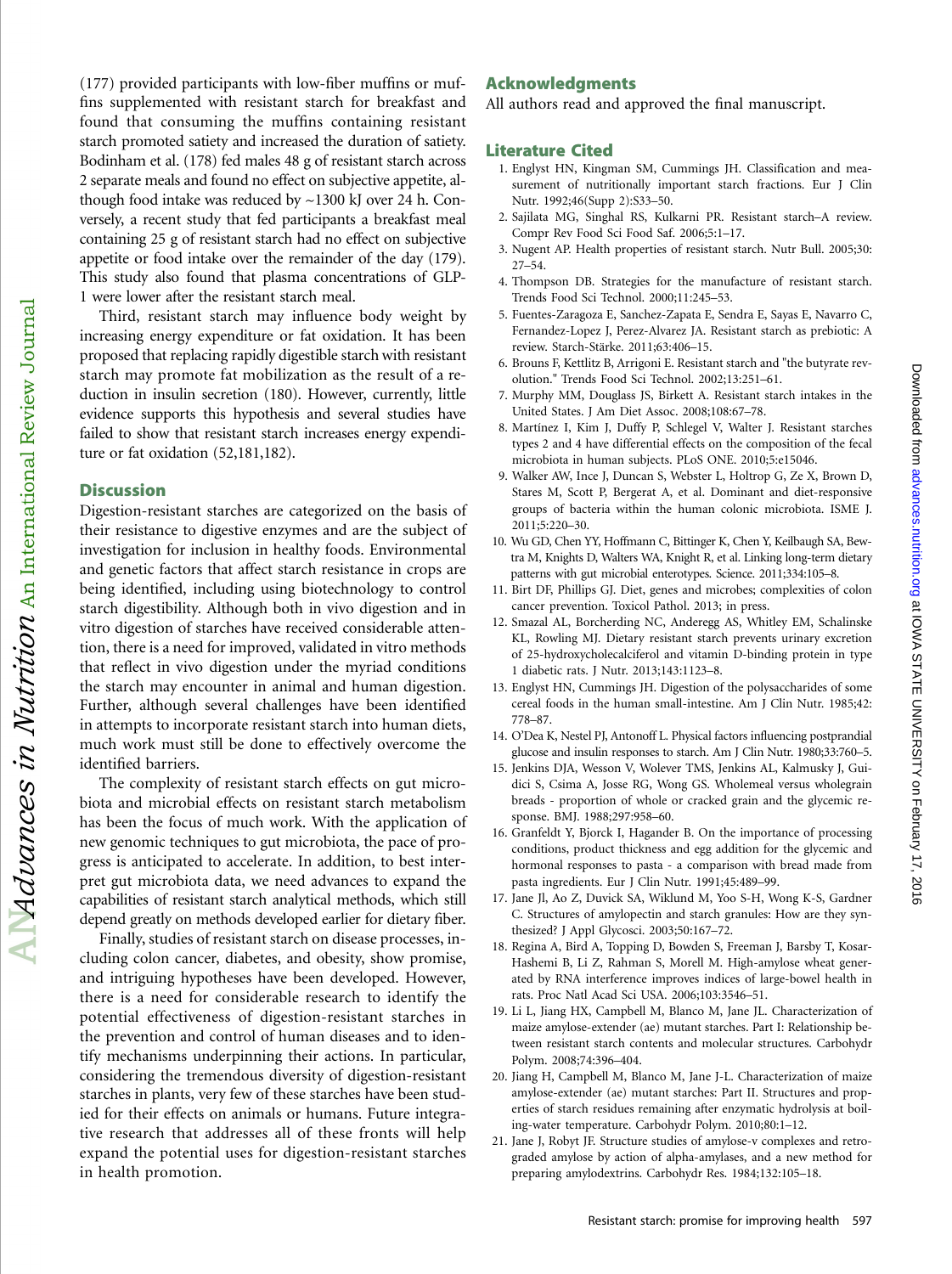- 22. Witt T, Gidley MJ, Gilbert RG. Starch digestion mechanistic information from the time evolution of molecular size distributions. J Agric Food Chem. 2010;58:8444–52.
- 23. Sievert D, Pomeranz Y. Enzyme-resistant starch. 2. Differential scanning calorimetry studies on heat-treated starches and enzyme-resistant starch residues. Cereal Chem. 1990;67:217–21.
- 24. Woo KS, Seib PA. Cross-linked resistant starch: preparation and properties. Cereal Chem. 2002;79:819–25.
- 25. Han J-A, BeMiller JN. Preparation and physical characteristics of slowly digesting modified food starches. Carbohydr Polym. 2007;67: 366–74.
- 26. He J, Liu J, Zhang G. Slowly digestible waxy maize starch prepared by octenyl succinic anhydride esterification and heat-moisture treatment: glycemic response and mechanism. Biomacromolecules. 2008; 9:175–84.
- 27. Zhang B, Huang Q, Luo F-X, Fu X, Jiang H, Jane J-l. Effects of octenylsuccinylation on the structure and properties of high-amylose maize starch. Carbohydr Polym. 2011;84:1276–81.
- 28. Annison G, Illman RJ, Topping DL. Acetylated, propionylated or butyrylated starches raise large bowel short-chain fatty acids preferentially when fed to rats. J Nutr. 2003;133:3523–8.
- 29. Ai Y, Hasjim J, Jane J-l. Effects of lipids on enzymatic hydrolysis and physical properties of starch. Carbohydr Polym. 2013;92:120–7.
- 30. Hasjim J, Lee S-O, Hendrich S, Setiawan S, Ai Y, Jane J-l. Characterization of a novel resistant-starch and its effects on postprandial plasma-glucose and insulin responses. Cereal Chem. 2010;87:257–62.
- 31. Seneviratne HD, Biliaderis CG. Action of  $\alpha$ -amylases on amylose-lipid complex superstructures. J Cereal Sci. 1991;13:129–43.
- 32. Krieger KM, Pollak LM, Brumm TJ, White PJ. Effects of pollination method and growing location on starch thermal properties of corn hybrids. Cereal Chem. 1998;75:656–9.
- 33. Pollak LM, Scott MP, Duvick SA. Resistant starch and starch thermal characteristics in exotic corn lines grown in temperate and tropical environments. Cereal Chem. 2011;88:435–40.
- 34. Keeling PL, Banisadr R, Barone L, Wasserman BP, Singletary GW. Effect of temperature on enzymes in the pathway of starch biosynthesis in developing wheat and maize grain. Aust J Plant Physiol. 1994;21:807–27.
- 35. Rohlfing KA, Pollak LM, White PJ. Exotic corn lines with increased resistant starch and impact on starch thermal characteristics. Cereal Chem. 2010;87:190–3.
- 36. Stinard PS, Robertson DS, Schnable PS. Genetic isolation, cloning, and analysis of a mutator-induced, dominant antimorph of the maize amylose extender1 locus. Plant Cell. 1993;5:1555–66.
- 37. Garwood DL, Shannon JC, Creech RG. Starches of endosperms posessing different alleles at the amylose-extender locis in Zea mays L. Cereal Chem. 1973;53(3):355–364. Available from: http://www.aaccnet. org/publications/cc/backissues/1976/Documents/Chem53\_355.pdf.
- 38. Campbell MR, Jane J-l, Pollak L, Blanco M, O'Brien A. Registration of maize germplasm line GEMS-0067. J Plant Regist. 2007;1:60–1.
- 39. Chen T, Ning L, Liu X, Cui D, Zhang H, Li D, Zhao L, Chen H. Development of functional molecular markers of SbeI and SbeIIb for the high amylose maize germplasm line GEMS-0067. Crop Sci. 2013;53:482–90.
- 40. Morell MK, Kosar-Hashemi B, Cmiel M, Samuel MS, Chandler P, Rahman S, Buleon A, Batey IL, Li ZY. Barley sex6 mutants lack starch synthase IIa activity and contain a starch with novel properties. Plant J. 2003;34:173–185.
- 41. Bird AR, Vuaran MS, King RA, Noakes M, Keogh J, Morell MK, Topping DL. Wholegrain foods made from a novel high-amylose barley variety (Himalaya 292) improve indices of bowel health in human subjects. Br J Nutr. 2008;99:1032–40.
- 42. Jobling SA, Schwall GP, Westcott RJ, Sidebottom CM, Debet M, Gidley MJ, Jeffcoat R, Safford R. A minor form of starch branching enzyme in potato (Solanum tuberosum L.) tubers has a major effect on starch structure: cloning and characterisation of multiple forms of SBE A. Plant J. 1999;18:163–71.
- 43. Schwall GP, Safford R, Westcott RJ, Jeffcoat R, Tayal A, Shi Y-C, Gidley MJ, Jobling SA. Production of very-high-amylose potato starch by inhibition of SBE A and B. Nat Biotechnol. 2000;18:551–4.
- 44. Blennow A, Wischmann B, Houborg K, Ahmt T, Jørgensen K, Engelsen SB, Bandsholm O, Poulsen P. Structure function relationships of transgenic starches with engineered phosphate substitution and starch branching. Int J Biol Macromol. 2005;36:159–68.
- 45. Sestili F, Janni M, Doherty A, Botticella E, D'Ovidio R, Masci S, Jones H, Lafiandra D. Increasing the amylose content of durum wheat through silencing of the SBEIIa genes. BMC Plant Biol. 2010;10:144.
- 46. Wei C, Xu B, Qin F, Yu H, Chen C, Meng X, Zhu L, Wang Y, Gu M, Liu Q. C-type starch from high-amylose rice resistant starch granules modified by antisense RNA inhibition of starch branching enzyme. J Agric Food Chem. 2010;58:7383–8.
- 47. Carciofi M, Blennow A, Jensen S, Shaik S, Henriksen A, Buleon A, Holm P, Hebelstrup K. Concerted suppression of all starch branching enzyme genes in barley produces amylose-only starch granules. BMC Plant Biol. 2012;12:223.
- 48. The definition of dietary fiber. Cereal Foods World. 2001;46:112–26.
- 49. AOAC. Official methods of analysis of AOAC International. [cited 2013 Jan 4]. Available from: http://www.eoma.aoac.org/.
- 50. Englyst HN, Quigley ME, Hudson GJ. Determination of dietary fibre as non-starch polysaccharides with gas-liquid chromatographic, highperformance liquid chromatographic or spectrophotometric measurement of constituent sugars. Analyst (Lond). 1994;119:1497–509.
- 51. Vonk RJ, Hagedoorn RE, Elzinga H, Tabak S, Yang Y, Stellaard F. Digestion of so-called resistant starch sources in the human small intestine. Am J Clin Nutr. 2000;72:432–8.
- 52. Tagliabue A, Raben A, Heijnen ML, Deurenberg P, Pasquali E, Astrup A. The effect of raw potato starch on energy-expenditure and substrate oxidation. Am J Clin Nutr. 1995;61:1070–5.
- 53. Faisant N, Buleon A, Colonna P, Molis C, Lartigue S, Galmiche JP, Champ M. Digestion of raw banana starch in the small-intestine of healthy humans - structural features of resistant starch. Br J Nutr. 1995;73:111–23.
- 54. Englyst HN, Cummings JH. Digestion of polysaccharides of potato in the small-intestine of man. Am J Clin Nutr. 1987;45:423–31.
- 55. Muir JG, Odea K. Validation of an in vitro assay for predicting the amount of starch that escapes digestion in the small-intestine of humans. Am J Clin Nutr. 1993;57:540–6.
- 56. Silvester KR, Englyst HN, Cummings JH. Ileal recovery of starch from whole diets containing resistant starch measured in-vitro and fermentation of ileal effluent. Am J Clin Nutr. 1995;62:403–11.
- 57. Mathers JC, Smith H, Carter S. Dose-response effects of raw potato starch on small-intestinal escape, large-bowel fermentation and gut transit time in the rat. Br J Nutr. 1997;78:1015–29.
- 58. Giuberti G, Gallo A, Masoero F. Plasma glucose response and glycemic indices in pigs fed diets differing in in vitro hydrolysis indices. Animal. 2012;6:1068–76.
- 59. Jarret G, Cerisuelo A, Peu P, Martinez J, Dourmad J-Y. Impact of pig diets with different fibre contents on the composition of excreta and their gaseous emissions and anaerobic digestion. Agric Ecosyst Environ. 2012;160:51–8.
- 60. Gidenne T, Perez JM. Effect of dietary starch origin on digestion in the rabbit. 1. Digestibility measurements from weaning to slaughter. Anim Feed Sci Technol. 1993;42:237–47.
- 61. Hägele EO, Schaich E, Rauscher E, Lehmann P, Burk H, Wahlefeld AW. Mechanism of action of human pancreatic and salivary alphaamylase on alpha-4-nitrophenyl maltoheptaoside substrate. Clin Chem. 1982;28:2201–5.
- 62. Abdullah M, French D, Robyt JF. Multiple attack by alpha-amylases. Arch Biochem Biophys. 1966;114:595–8.
- 63. Pasero L, Mazzeipierron Y, Abadie B, Chicheportiche Y, Marchismouren G. Complete amino-acid-sequence and location of the 5 disulfide bridges in porcine pancreatic alpha-amylase. Biochim Biophys Acta. 1986;869:147–57.
- 64. Sugimoto Y, Fujita S, Takaya T, Fuwa H. In vivo digestion of starch granules by rats. 3. In vivo digestion of banana starch granules. Stärke. 1980;32:290–4.
- 65. Shen L, Keenan MJ, Reggio A, Williams C, Martin RJ. Dietary-resistant starch improves maternal glycemic control in Goto-Kakizaki rat. Mol Nutr Food Res. 2011;55:1499–508.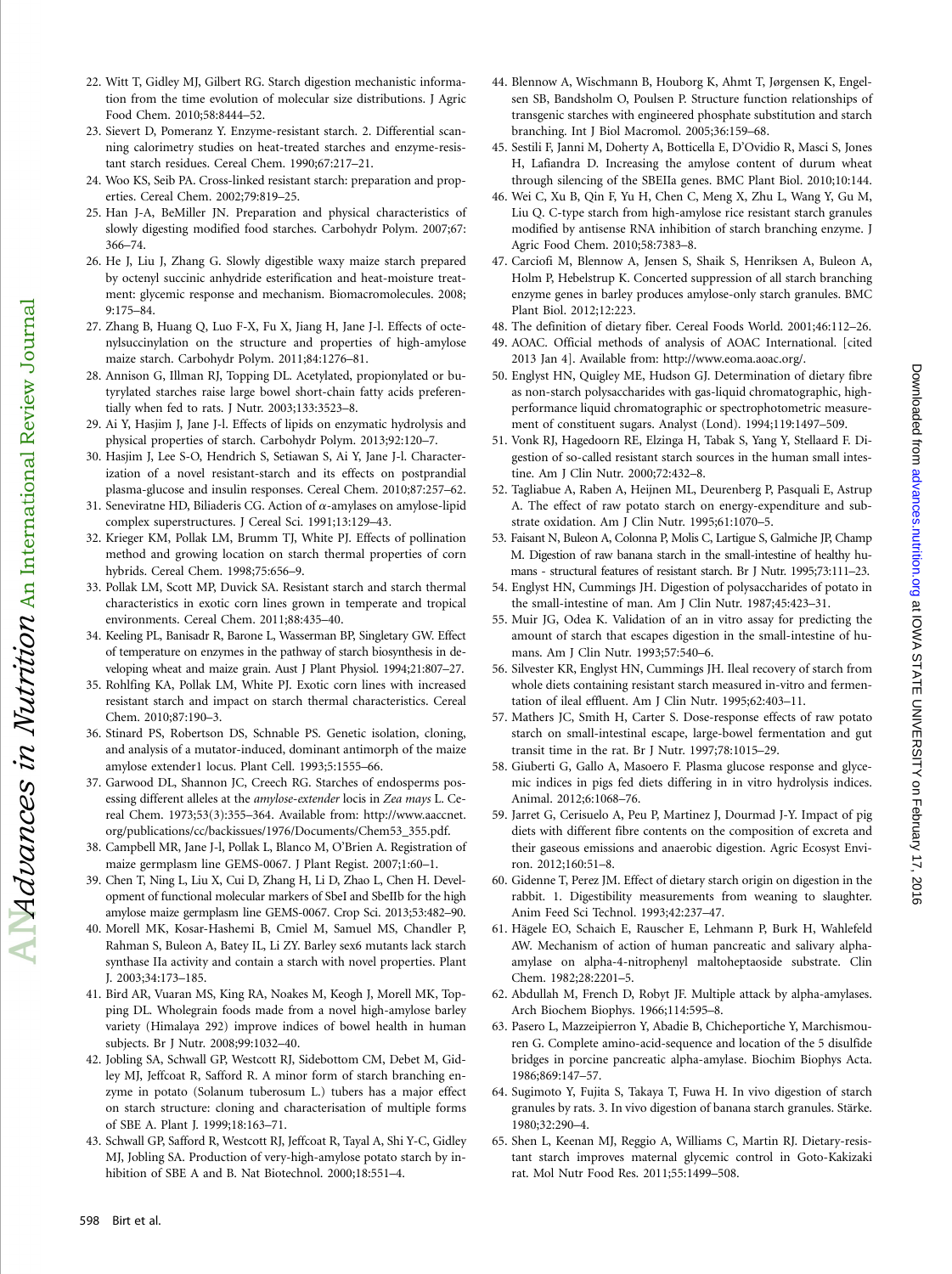- 66. Belobrajdic DP, King RA, Christophersen CT, Bird AR. Dietary resistant starch dose-dependently reduces adiposity in obesity-prone and obesity-resistant male rats. Nutr Metab (L0nd). 2012;9(1):93.
- 67. Le Leu RK, Brown IL, Hu Y, Morita T, Esterman A, Young GP. Effect of dietary resistant starch and protein on colonic fermentation and intestinal tumourigenesis in rats. Carcinogenesis. 2007;28:240–5.
- 68. Anderson TJ, Ai Y, Jones RW, Houk RS, Jane J-l, Zhao Y, Birt DF, McClelland JF. Analysis of resistant starches in rat cecal contents using Fourier transform infrared photoacoustic spectroscopy. J Agric Food Chem. 2013;61:1818–22.
- 69. Goñi I. García-Diz L, Mañas E, Saura-Calixto F. Analysis of resistant starch: a method for foods and food products. Food Chem. 1996;56: 445–9.
- 70. Jenkins DJA, Wolever TMS, Taylor RH, Barker H, Fielden H, Baldwin JM, Bowling AC, Newman HC, Jenkins AL, Goff DV. Glycemic index of foods: a physiological basis for carbohydrate exchange. Am J Clin Nutr. 1981;34:362–6.
- 71. Hallström E, Sestili F, Lafiandra D, Bjorck I, Ostman E. A novel wheat variety with elevated content of amylose increases resistant starch formation and may beneficially influence glycaemia in healthy subjects. Food Nutr Res. 2011;55: 10.3402/fnr.v55i0.7074.
- 72. Sharma A, Yadav BS, Ritika. Resistant starch: physiological roles and food applications. Food Rev Int. 2008;24:193–234.
- 73. Faraj A, Vasanthan T, Hoover R. The effect of extrusion cooking on resistant starch formation in waxy and regular barley flours. Food Res Int. 2004;37:517–25.
- 74. Wang JS, Rosell CM, de Barber CB. Effect of the addition of different fibres on wheat dough performance and bread quality. Food Chem. 2002;79:221–6.
- 75. Van Hung P, Yamamori M, Morita N. Formation of enzyme-resistant starch in bread as affected by high-amylose wheat flour substitutions. Cereal Chem. 2005;82:690–4.
- 76. Korus J, Witczak M, Ziobro R, Juszczak L. The impact of resistant starch on characteristics of gluten-free dough and bread. Food Hydrocoll. 2009;23:988–95.

 $\Box$ Advances in Nutrition  $_{\rm An\ International\ Review\ Journal}$ 

- 77. Riva M, Fessas D, Schiraldi A. Starch retrogradation in cooked pasta and rice. Cereal Chem. 2000;77:433–8.
- 78. Sanz T, Salvador A, Baixauli R, Fiszman SM. Evaluation of four types of resistant starch in muffins. II. Effects in texture, colour and consumer response. Eur Food Res Technol. 2009;229:197–204.
- 79. Rohlfing KA, Paez A, Kim HJ, White PJ. Effects of resistant starch and fiber from high-amylose non-floury corn on tortilla texture. Cereal Chem. 2010;87:581–5.
- 80. Baixauli R, Sanz T, Salvador A, Flszman SM. Muffins with resistant starch: baking performance in relation to the rheological properties of the batter. J Cereal Sci. 2008;47:502–9.
- 81. Baixauli R, Salvador A, Fiszman SM. Textural and colour changes during storage and sensory shelf life of muffins containing resistant starch. Eur Food Res Technol. 2008;226:523–30.
- 82. Topping DL, Clifton PM. Short-chain fatty acids and human colonic function: roles of resistant starch and nonstarch polysaccharides. Physiol Rev. 2001;81:1031–64.
- 83. Erra-Pujada M, Debeire P, Duchiron F, O'Donohue MJ. The type II pullulanase of Thermococcus hydrothermalis: molecular characterization of the gene and expression of the catalytic domain. J Bacteriol. 1999;181:3284–7.
- 84. Macfarlane GT, Englyst HN. Starch utilization by the human large intestinal microflora. J Appl Bacteriol. 1986;60:195–201.
- 85. Wang X, Conway PL, Brown IL, Evans AJ. In vitro utilization of amylopectin and high-amylose maize (amylomaize) starch granules by human colonic bacteria. Appl Environ Microbiol. 1999; 65:4848–54.
- 86. Flint HJ, Bayer EA, Rincon MT, Lamed R, White BA. Polysaccharide utilization by gut bacteria: potential for new insights from genomic analysis. Nat Rev Microbiol. 2008;6:121–31.
- 87. Reeves AR, Wang GR, Salyers AA. Characterization of four outer membrane proteins that play a role in utilization of starch by Bacteroides thetaiotaomicron. J Bacteriol. 1997;179:643–9.
- 88. Li L. Assessing prebiotic effects of resistant starch on modulating gut microbiotia with an in vivo animal model and in vitro semi-continuous fermentation model. Ames, IA: Iowa State University; 2010.
- 89. Barcenilla A, Pryde SE, Martin JC, Duncan SH, Stewart CS, Henderson C, Flint HJ. Phylogenetic relationships of butyrate-producing bacteria from the human gut. Appl Environ Microbiol. 2000;66:1654–61.
- 90. Pryde SE, Duncan SH, Hold GL, Stewart CS, Flint HJ. The microbiology of butyrate formation in the human colon. FEMS Microbiol Lett. 2002;217:133–9.
- 91. Louis P, Scott KP, Duncan SH, Flint HJ. Understanding the effects of diet on bacterial metabolism in the large intestine. J Appl Microbiol. 2007;102:1197–208.
- 92. Zhu Y, Liu XG, Yang ST. Construction and characterization of pta gene-deleted mutant of Clostridium tyrobutyricum for enhanced butyric acid fermentation. Biotechnol Bioeng. 2005;90:154–66.
- 93. Duncan SH, Hold GL, Barcenilla A, Stewart CS, Flint HJ. Roseburia intestinalis sp nov., a novel saccharolytic, butyrate-producing bacterium from human faeces. Int J Syst Evol Microbiol. 2002;52:1615–20.
- 94. Belenguer A, Duncan SH, Calder AG, Holtrop G, Louis P, Lobley GE, Flint HJ. Two routes of metabolic cross-feeding between Bifidobacterium adolescentis and butyrate-producing anaerobes from the human gut. Appl Environ Microbiol. 2006;72:3593–9.
- 95. Louis P, Duncan SH, McCrae SI, Millar J, Jackson MS, Flint HJ. Restricted distribution of the butyrate kinase pathway among butyrate-producing bacteria from the human colon. J Bacteriol. 2004; 186:2099–106.
- 96. Louis P, Young P, Holtrop G, Flint HJ. Diversity of human colonic butyrate-producing bacteria revealed by analysis of the butyryl-CoA:acetate CoA-transferase gene. Environ Microbiol. 2010;12:304–14.
- 97. Gill SR, Pop M, DeBoy RT, Eckburg PB, Turnbaugh PJ, Samuel BS, Gordon JI, Relman DA, Fraser-Liggett CM, Nelson KE. Metagenomic analysis of the human distal gut microbiome. Science. 2006;312:1355–9.
- 98. Pitt P, Debruijn KM, Beeching MF, Goldberg E, Blendis LM. Studies on breath methane the effect of ethinic origins and lactulose. Gut. 1980;21:951–4.
- 99. Abell GCJ, Conlon MA, McOrist AL. Methanogenic archaea in adult human faecal samples are inversely related to butyrate concentration. Microb Ecol Health Dis. 2006;18:154–60.
- 100. Weaver GA, Krause JA, Miller TL, Wolin MJ. Cornstarch fermentation by the colonic microbial community yields more butyrate than does cabbage fiber fermentation; cornstarch fermentation rates correlate negatively with methanogenesis. Am J Clin Nutr. 1992;55:70–7.
- 101. Sekirov I, Russell SL, Antunes CM, Finlay BB. Gut microbiota in health and disease. Physiol Rev. 2010;90:859–904.
- 102. Gonzalez A, Stombaugh J, Lozupone C, Turnbaugh PJ, Gordon JI, Knight R. The mind-body-microbial continuum. Dialogues Clin Neurosci. 2011;13:55–62.
- 103. Bouhnik Y, Raskine L, Simoneau G, Vicaut E, Neut C, Flourié B, Brouns F, Bornet FR.. The capacity of nondigestible carbohydrates to stimulate fecal bifidobacteria in healthy humans: a double-blind, randomized, placebo-controlled, parallel-group, dose-response relation study. Am J Clin Nutr. 2004;80:1658–64.
- 104. Higgins JA. Resistant starch: a promising dietary agent for the prevention/treatment of inflammatory bowel disease and bowel cancer. Curr Opin Gastroenterol. 2013;29:190–4.
- 105. Ley RE, Turnbaugh PJ, Klein S, Gordon JI. Microbial ecology: human gut microbes associated with obesity. Nature. 2006;444:1022–3.
- 106. Macfarlane S, Macfarlane GT. Regulation of short-chain fatty acid production. Proc Nutr Soc. 2003;62:67–72.
- 107. Cummings JH, Macfarlane GT. The control and consequences of bacterial fermentation in the human colon. J Appl Bacteriol. 1991;70: 443–59.
- 108. El Oufir L, Flourié B, Bruley des Varannes S, Barry JL, Cloarec D, Bornet F, Galmiche JP. Relations between transit time, fermentation products, and hydrogen consuming flora in healthy humans. Gut. 1996; 38:870–7.
- 109. Lewis SJ, Heaton KW. Increasing butyrate concentration in the distal colon by accelerating intestinal transit. Gut. 1997;41:245–51.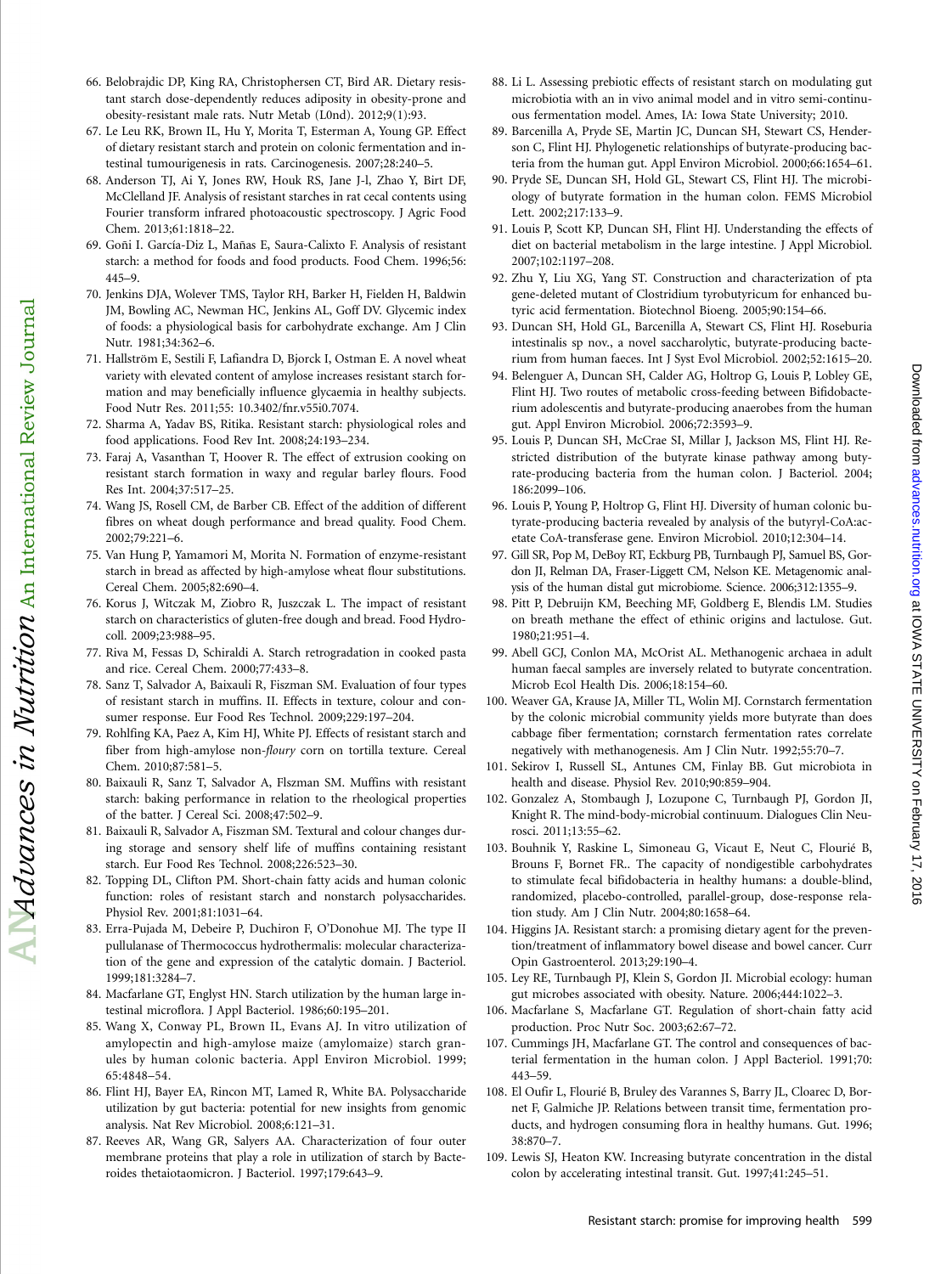- 110. Flint HJ, Duncan SH, Scott KP, Louis P. Interactions and competition within the microbial community of the human colon: links between diet and health. Environ Microbiol. 2007;9:1101–11.
- 111. Phillips J, Muir JG, Birkett A, Lu ZX, Jones GP, O'Dea K, Young GP. Effect of resistant starch on fecal bulk and fermentation-dependent events in humans. Am J Clin Nutr. 1995;62:121–30.
- 112. Tomlin J, Read NW. The effect of resistant starch on colon function in humans. Br J Nutr. 1990;64:589–95.
- 113. Weinstock GM. Genomic approaches to studying the human microbiota. Nature. 2012;489:250–6.
- 114. The Human Microbiome Project Consortium. Structure, function and diversity of the healthy human microbiome. Nature. 2012;486:207–14.
- 115. Arumugam M, Raes J, Pelletier E, Le Paslier D, Yamada T, Mende DR, Fernandes GR, Tap J, Bruls T, Batto JM, et al. Enterotypes of the human gut microbiome. Nature. 2011;473:174–80.
- 116. Qin J, Li R, Raes J, Arumugam M, Burgdorf KS, Manichanh C, Nielsen T, Pons N, Levenez F, Yamada T, et al. A human gut microbial gene catalogue established by metagenomic sequencing. Nature. 2010;464:59–65.
- 117. Jeffery IB, Claesson MJ, O'Toole PW, Shanahan F. Categorization of the gut microbiota: enterotypes or gradients? Nat Rev Microbiol. 2012;10:591–2.
- 118. Maslowski KM, Mackay CR. Diet, gut microbiota and immune responses. Nat Immunol. 2011;12:5–9.
- 119. Kovatcheva-Datchary P, Egert M, Maathuis A, Rajilic-Stojanovic M, de Graaf AA, Smidt H, de Vos WM, Venema K. Linking phylogenetic identities of bacteria to starch fermentation in an in vitro model of the large intestine by RNA-based stable isotope probing. Environ Microbiol. 2009;11:914–26.
- 120. Leitch EC, Walker AW, Duncan SH, Holtrop G, Flint HJ. Selective colonization of insoluble substrates by human faecal bacteria. Environ Microbiol. 2007;9:667–79.
- 121. Flint HJ, Scott KP, Duncan SH, Louis P, Forano E. Microbial degradation of complex carbohydrates in the gut. Gut Microbes. 2012;3:289–306.
- 122. Tap J, Mondot S, Levenez F, Pelletier E, Caron C, Furet JP, Ugarte E, Muñoz-Tamayo R, Paslier DL, Nalin R, et al. Towards the human intestinal microbiota phylogenetic core. Environ Microbiol. 2009;11: 2574–84.
- 123. Turnbaugh PJ, Hamady M, Yatsunenko T, Cantarel BL, Duncan A, Ley RE, Sogin ML, Jones WJ, Roe BA, Affourtit JP, et al. A core gut microbiome in obese and lean twins. Nature. 2009;457:480–4.
- 124. Ramsay AG, Scott KP, Martin JC, Rincon MT, Flint HJ. Cell-associated alpha-amylases of butyrate-producing Firmicute bacteria from the human colon. Microbiology. 2006;152:3281–90.
- 125. McOrist AL, Miller R, Bird A, Keogh J, Noakes M, Topping D, Conlon M. Fecal butyrate levels vary widely among individuals but are usually increased by a diet high in resistant starch. J Nutr. 2011;141:883–9.
- 126. Cummings JH, Beatty E, Kingman S, Bingham S, Englyst H. Digestion and physiological properties of resistant starch in the human large bowel. Br J Nutr. 1996;75:733–47.
- 127. Delzenne NM, Neyrinck AM, Cani PD. Gut microbiota and metabolic disorders: how prebiotic can work? Br J Nutr. 2013;109:S81–5.
- 128. Slavin J. Fiber and prebiotics: mechanisms and health benefits. Nutrients. 2013;5:1417–35.
- 129. Gibson GR, Roberfroid MB. Dietary modulation of the human colonic microbiota– introducing the concept of prebiosis. J Nutr. 1995;125:1401–12.
- 130. DuPont AW, DuPont HL. The intestinal microbiota and chronic disorders of the gut. Nat Rev Gastroenterol Hepatol. 2011;8:523–31.
- 131. Holmes E, Kinross J, Gibson GR, Burcelin R, Jia W, Pettersson S, Nicholson JK. Therapeutic modulation of microbiota-host metabolic interactions. Sci Transl Med. 2012;6:137rv6.
- 132. Zhang G, Hamaker BR. Cereal carbohydrates and colon health. Cereal Chem. 2010;87:331–41.
- 133. Le Leu R, Conlon M, Winter J, Humphreys K, Michael M, Hu Y, Bird A, Topping D, Young G. Effect of high red meat intake and resistant starch in humans on risk factors for colorectal cancer. J Gastroenterol Hepatol. 2012;27:24–5.
- 134. Burn J, Bishop DT, Mecklin J, Macrae F, Moeslein G, Olschwang S, Bisgaard M, Ramesar R, Elliott F, Mathers J. Results of the CAPP-2 trial (aspirin and resistant starch) in HNPCC gene carriers. EJC Suppl. 2008;6:25.
- 135. Le Leu RK, Hu Y, Young GP. Effects of resistant starch and nonstarch polysaccharides on colonic luminal environment and genotoxin-induced apoptosis in the rat. Carcinogenesis. 2002;23:713–9.
- 136. Le Leu RKB, Brown IL, Hu Y, Esterman A, Young GP. Suppression of azoxymethane-induced colon cancer development in rats by dietary resistant starch. Cancer Biol Ther. 2007;6:1621–6.
- 137. Paturi G, Nyanhanda T, Butts CA, Herath TD, Monro JA, Ansell J. Effects of potato fiber and potato-resistant starch on biomarkers of colonic health in rats fed diets containing red meat. J Food Sci. 2012;77: H216–23.
- 138. Toden S, Bird AR, Topping DL, Conlon MA. Differential effects of dietary whey, casein and soya on colonic DNA damage and large bowel SCFA in rats fed diets low and high in resistant starch. Br J Nutr. 2007; 97:535–43.
- 139. Clarke JM, Topping DL, Bird AR, Young GP, Cobiac L. Effects of highamylose maize starch and butyrylated high-amylose maize starch on azoxymethane-induced intestinal cancer in rats. Carcinogenesis. 2008;29:2190–4.
- 140. Zhao Y, Hasjim J, Li L, Jane J-L, Hendrich S, Birt DF. Inhibition of azoxymethane-induced preneoplastic lesions in the rat colon by a cooked stearic acid complexed high-amylose cornstarch. J Agric Food Chem. 2011;59:9700–8.
- 141. Fung KY, Cosgrove L, Lockett T, Head R, Topping DL. A review of the potential mechanisms for the lowering of colorectal oncogenesis by butyrate. Br J Nutr. 2012;108:820–31.
- 142. Gupta N, Martin PM, Prasad PD, Ganapathy V. SLC5A8 (SMCT1) mediated transport of butyrate forms the basis for the tumor suppressive function of the transporter. Life Sci. 2006;78:2419–25.
- 143. Li H, Myeroff L, Smiraglia D, Romero MF, Pretlow TP, Kasturi L, Lutterbaugh J, Rerko RM, Casey G, Issa JP, et al. SLC5A8, a sodium transporter, is a tumor suppressor gene silenced by methylation in human colon aberrant crypt foci and cancers. Proc Natl Acad Sci USA. 2003; 100:8412–7.
- 144. Nepelska M, Cultrone A, Beguet-Crespel F, Le Roux K, Dore J, Arulampalam V, Blottiere HM. Butyrate produced by commensal bacteria potentiates phorbol esters induced AP-1 response in human intestinal epithelial cells. PLoS ONE. 2012;7:e52869.
- 145. Macfarlane GT, Macfarlane S. Bacteria, colonic fermentation, and gastrointestinal health. J AOAC Int. 2012;95:50–60.
- 146. Conlon MA, Kerr CA, McSweeney CS, Dunne RA, Shaw JM, Kang S, Bird AR, Morell MK, Lockett TJ, Molloy PL, et al. Resistant starches protect against colonic DNA damage and alter microbiota and gene expression in rats fed a Western diet. J Nutr. 2012;142: 832–40.
- 147. Bordonaro M, Mariadason JM, Aslam F, Heerdt BG, Augenlicht LH. Butyrate-induced apoptotic cascade in colonic carcinoma cells: modulation of the beta-catenin-Tcf pathway and concordance with effects of sulindac and trichostatin A but not curcumin. Cell Growth Differ. 1999;10:713–20.
- 148. Lazarova DL, Bordonaro M, Carbone R, Sartorelli AC. Linear relationship between Wnt activity levels and apoptosis in colorectal carcinoma cells exposed to butyrate. Int J Cancer. 2004;110:523–31.
- 149. Bordonaro M. Crosstalk between Wnt signaling and RNA processing in colorectal cancer. J Cancer. 2013;4:96–103.
- 150. Le Leu RK, Hu Y, Brown IL, Young GP. Effect of high amylose maize starches on colonic fermentation and apoptotic response to DNAdamage in the colon of rats. Nutr Metab (Lond). 2009;6:11.
- 151. Zimmerman MA, Singh N, Martin PM, Thangaraju M, Ganapathy V, Waller JL, Shi H, Robertson KD, Munn DH, Liu K. Butyrate suppresses colonic inflammation through HDAC1-dependent Fas upregulation and Fas-mediated apoptosis of T cells. Am J Physiol Gastrointest Liver Physiol. 2012;302:G1405–15.
- 152. Knowler WC, Barrett-Connor E, Fowler SE, Hamman RF, Lachin JM, Walker EA, Nathan DM. Diabetes Prevention Program Res G.

 $\overline{M}$ dvances in Nutrition  $\overline{\Lambda}$ n International Review Journal